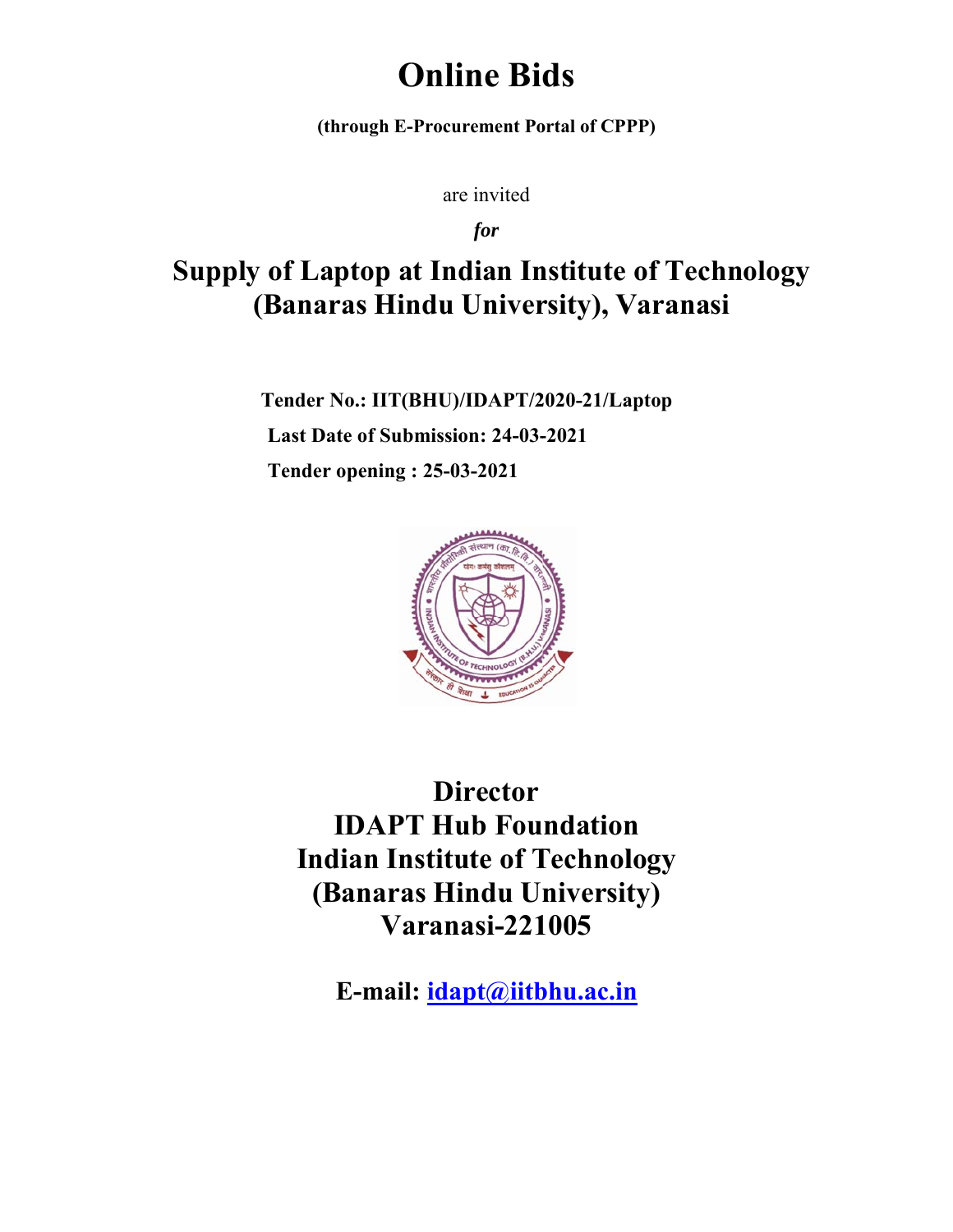# **IDAPT Hub Foundation INDIAN INSTITUTE OF TECHNOLOGY (BANARAS HINDU UNIVERSITY) VARANASI – 221005**

### **DEPARTMENT/SCHOOL/CENTRE: IDAPT Hub Foundation**

### **Advertised Tender Enquiry Documents**

### **(NOTICE INVITING TENDER)**

IDAPT Hub Foundation, IIT (BHU) Varanasi invites online tender from manufacturers (or their 'authorized' dealers that they have been authorized to quote in response to this NIT) of the following items are invited:

| SI. | <b>Tender No. and Last Date</b> | <b>Specifications &amp; Quantity</b> | <b>Earnest Money Deposit</b> |
|-----|---------------------------------|--------------------------------------|------------------------------|
| No. |                                 | of the item                          | to be submitted              |
|     | $IIT(BHU)/IDAPT/2020-21/Laptop$ | As per Annexure I                    | Rs. 20,000/-                 |

Tender Documents may be downloaded from Central Public Procurement Portal http://eprocure.gov.in/eprocure/app.Tenderers can access tender documents on the CPP Portal. Select the appropriate tender and fill them with all relevant information and submit the completed tender document online on the website http://eprocure.gov.in/eprocure/appas per the schedule given in the next page.

Aspiring Bidders who have not enrolled/registered ine-procurement should enroll/register before participating through the website http://eprocure.gov.in/eprocure/app.The portal enrolment is free of cost. Bidders are advised to go through instructions provided at 'Instructions for online Bid Submission'.

**No manual bids will be accepted. All quotation (both Technical and Financial should be submitted in the E- procurement portal).** 

The Tender should be addressed to **Director, IDAPT Hub Foundation, Indian Institute of Technology (Banaras Hindu University), Varanasi – 221005, U.P.**, and should be submitted online on or before the date and time of Bid opening date as mentioned in critical date sheet.

*The Institute shall not be responsible for any delay in submitting online Bids. The Institute reserves the right to accept or reject any bid, cancel the Tender without assigning any reason thereof. No correspondence in this regard will be entertained.* 

Earnest Money shall be forfeited, if it is found at any stage that information/particulars regarding supply of tendered item (s) is false.

> **Director IDAPT Hub Foundation Indian Institute of Technology (Banaras Hindu University), Varanasi – 221005**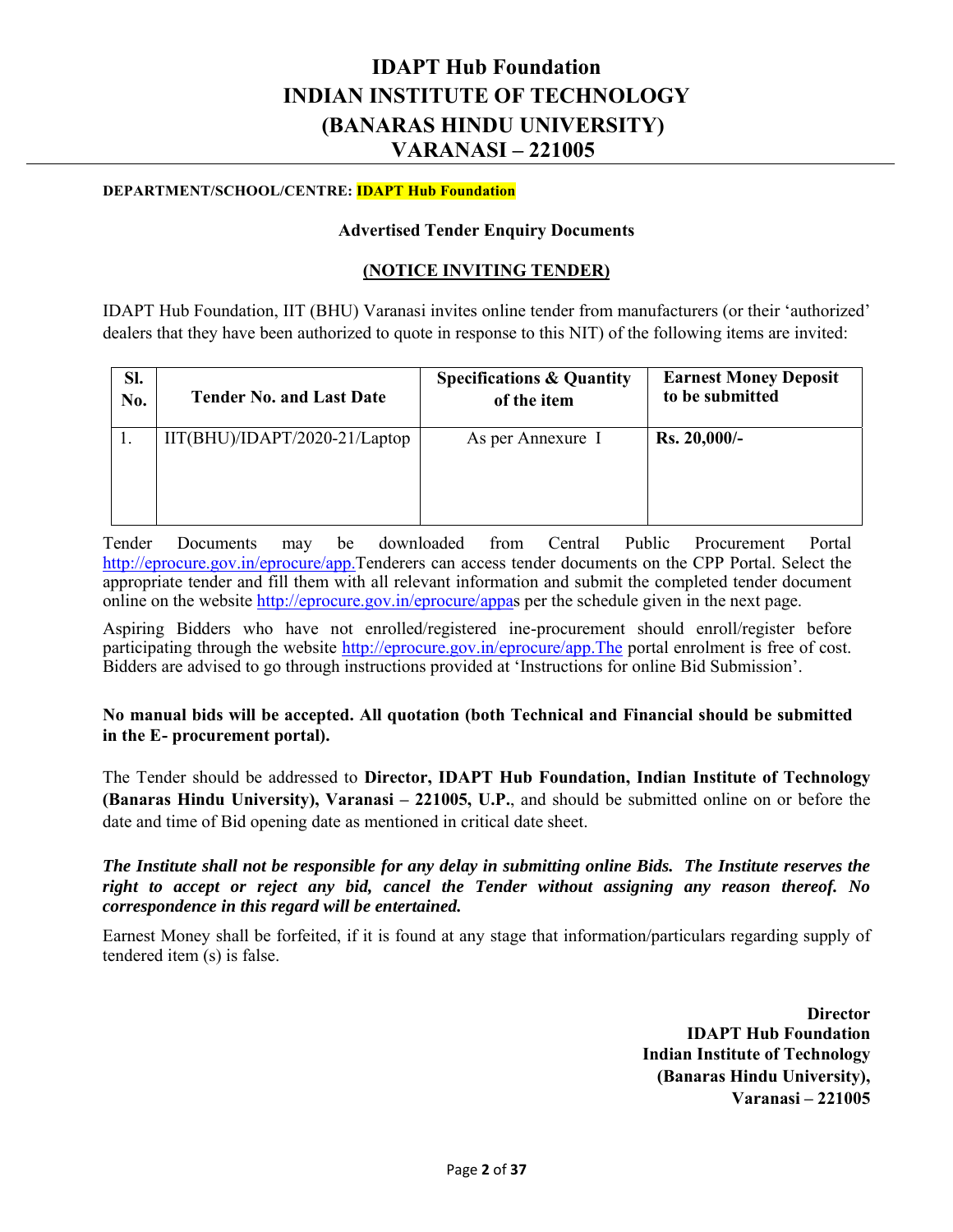# **IDAPT Hub Foundation INDIAN INSTITUTE OF TECHNOLOGY (BANARAS HINDU UNIVERSITY) VARANASI – 221005**

### **DEPARTMENT/SCHOOL/CENTRE: IDAPT Hub Foundation**

# **TENDER DOCUMENT FOR SUPPLY, INSTALLATION, OF LAPTOP AT INDIAN INSTITUTE TECHNOLOGY (BHU), VARANASI**

### Name of Organization Indian Institute of Technology (Banaras Hindu University) Tender Type(Open/Limited/EOI/Auction/Single) Open Type/Form of Contract (Work/Supply/ Auction/ Service/ Buy/ Empanelment/ Sell) **SUPPLY** Date of Issue/Publishing Original Tender | 03-03-2021 06.30 PM Document Download Start Date  $\begin{bmatrix} 03-03-2021 & 06.30 \end{bmatrix}$  PM Document Download End Date 24-03-2021 05.30 PM Pre Bid Meeting Date\* \*Queries, if any, to be discussed, MUST be emailed to idapt@iitbhu.ac.in, before the date of Pre Bid meeting for consideration. No any Corrigendum, if any  $\vert$  ---Last Date and Time for Uploading of Bids | 24-03-2021 05.30 PM Date and Time of Opening of Technical Bids 25-03-2021 05.30 PM Tender Processing Fee (including GST as applicable ) Rs. 1180/- (For Tender Processing Fee) Rs. 20,000/- (For EMD) (To be paid through RTGS/NEFT) as per the following details: Name of Account - Registrar, IIT(BHU) Name of the Bank - State Bank of India Name of Branch - IT, BHU, Varanasi Account No. - 32778803937 IFSC Code - SBIN0011445 **The proof of payment must be enclosed with Technical Bid. Both the transactions should be done separately.**  EMD No. of Covers  $(1/2/3/4)$  | 02 Bid Validity days 180 days (From last date of opening of tender) Address for Communication **Director IDAPT Hub Foundation Indian Institute of Technology (Banaras Hindu University), Varanasi – 221005, U.P.** Contact No.  $&$  E-mail Address in ident  $\omega$ iitbhu.ac.in

### **CRITICAL DATA SHEET**

# **IDAPT Hub Foundation**

Page **3** of **37**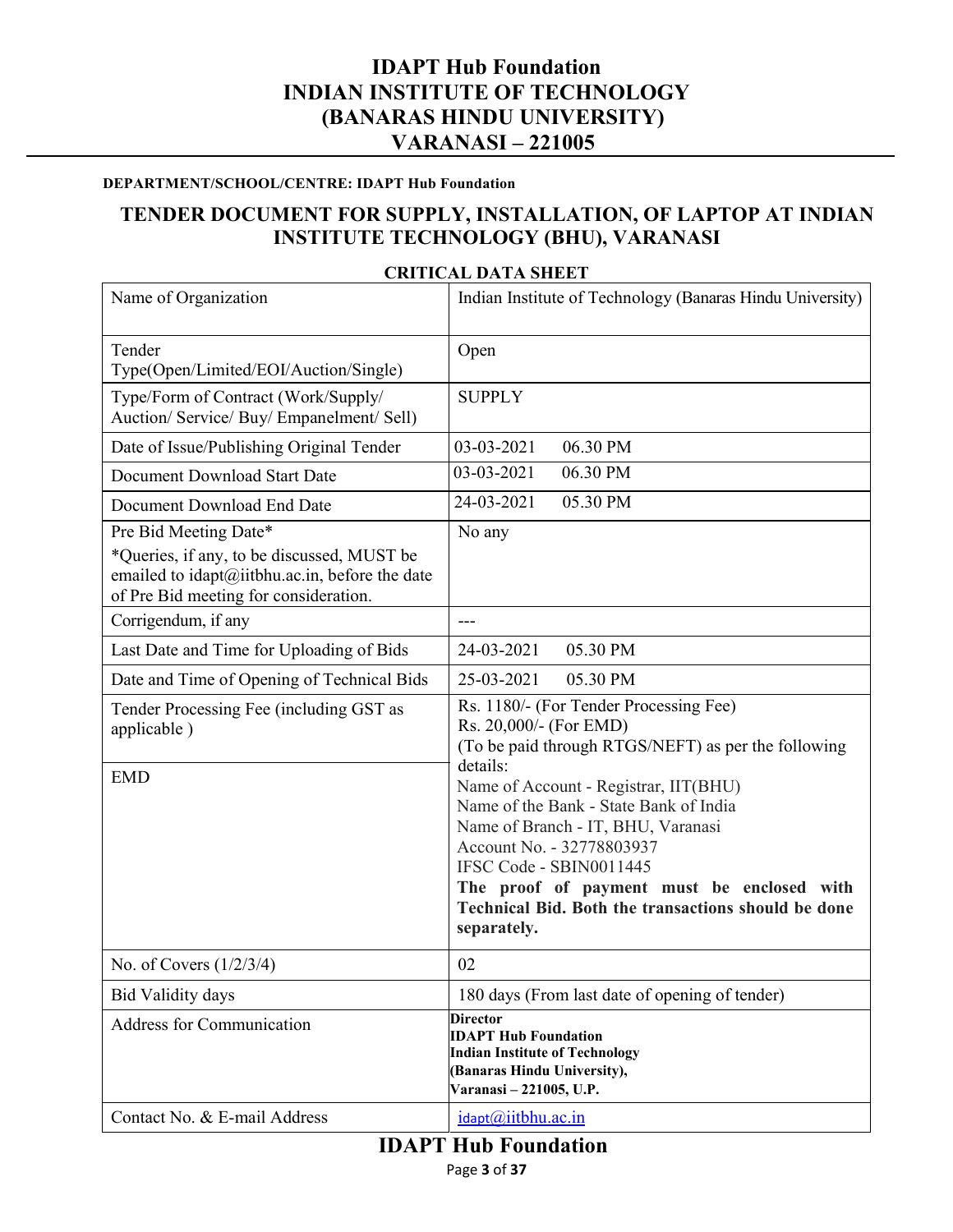# **INDIAN INSTITUTE OF TECHNOLOGY (BANARAS HINDU UNIVERSITY) VARANASI – 221005**

### **DEPARTMENT/SCHOOL/CENTRE: IDAPT Hub Foundation**

# TENDER DOCUMENT FOR SUPPLY, INSTALLATION OF LAPTOP AT INDIAN INSTITUTE OF TECHNOLOGY (BHU), VARANASI

# **INVITATION FOR BIDS**

1. Online bids are invited from eligible bidders for the following:

| SI.<br>No. | Tender no.                           | Specifications & quantity of the item | <b>Earnest Money</b><br><b>Deposit (EMD)</b> |
|------------|--------------------------------------|---------------------------------------|----------------------------------------------|
|            | IIT(BHU)/IDAPT/2020-<br>$21/L$ aptop | As per Annexure I                     | Rs. 20,000/                                  |

- 1. Interested eligible Bidders may obtain further information from IIT (BHU) website: https://www.iitbhu.ac.in/tendersor from Central Public Procurement Portal (CPPP) https://eprocure.gov.in/eprocure/app.
- 2. Intending bidders are advised to visit IIT (BHU) website https://www.iitbhu.ac.in/tenders and CPPP website https://eprocure.gov.in/eprocure/app regularly till closing date of BID submission of tender for any corrigendum / addendum/ amendment.
- 3. Earnest Money Deposit is to be deposited electronically by RTGS/NEFT in the account of Registrar, IIT (BHU) in the Bank details mentioned above. Bidders are required to submit the scan copy of payment receipt details of Tender fees and EMD payment at the time of Bid Preparation.
- 4. This Tender Document contains the following:
	- **A.** Instructions for Online Bid Submission
	- **B.** Instruction to Bidders
	- **C.** General conditions of contract (GCC)
	- **D.** Special Condition of Contracts
	- **E.** Check-list for Bid/Tender submission
	- **F.** Declaration Certificate
	- **G.** Technical specifications for the complete project (Annexure 1)
	- **H.** Compliance Sheet

# **SECTION 1: INSTRUCTION FOR ONLINE BID SUBMISSION**

As per the directives of Department of Expenditure, this tender document has been published on the Central Public Procurement Portal (URL:http://eprocure.gov.in/eprocure/app). The bidders are required to submit soft copies of their bids electronically on the CPP Portal, using valid Digital Signature Certificates. The instructions given below are meant to assist the bidders in registering on the CPP Portal, prepare their bids in accordance with the requirements and submitting their bids online on the CPP Portal. More information useful for submitting online bids on the CPP Portal may be obtained at: http://eprocure.gov.in/eprocure/app.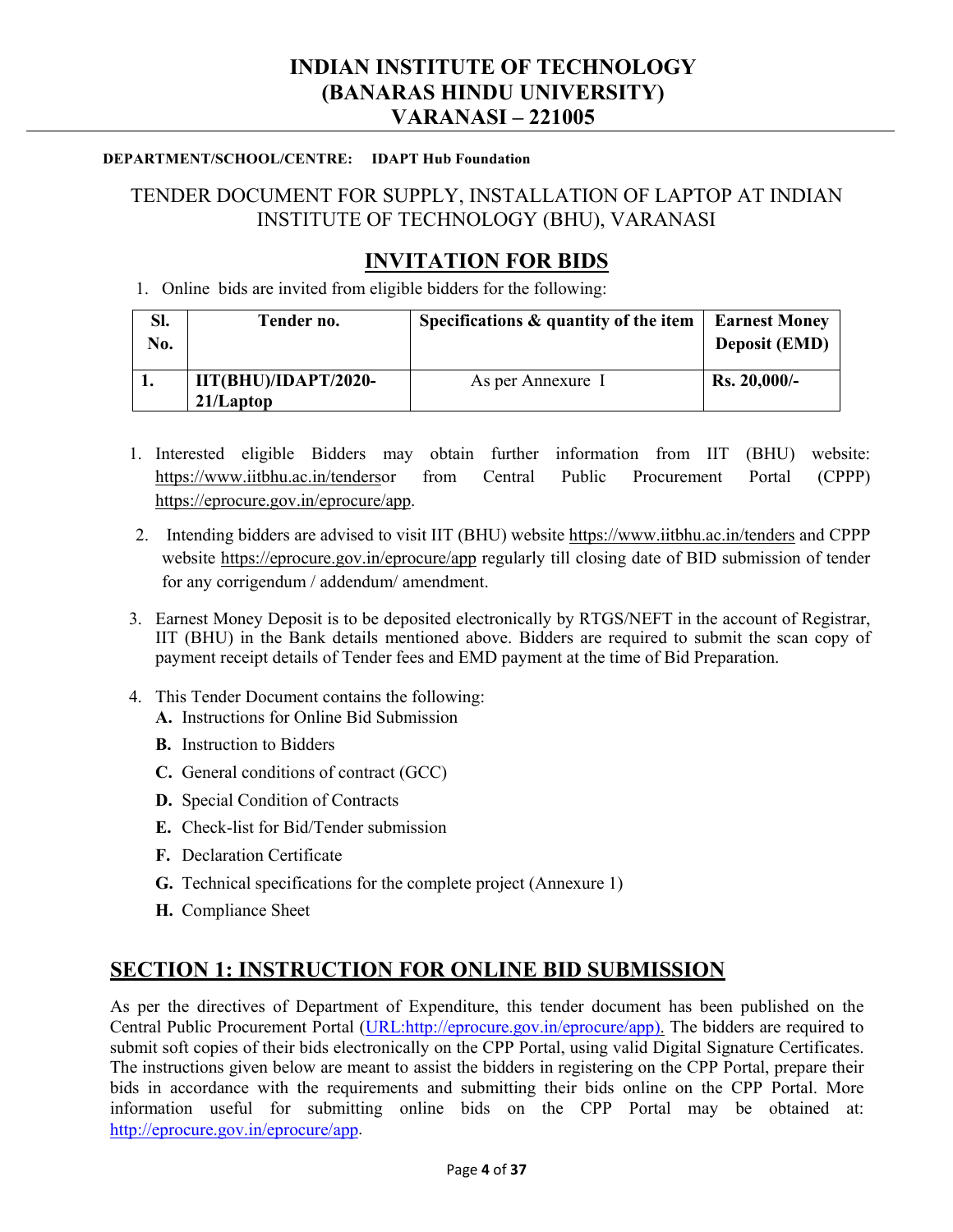### **1. Registration**

- 1. Bidders are required to enrol on the e-Procurement module of the Central Public Procurement Portal (URL:http://eprocure.gov.in/eprocure/app)by clicking on the link "Clickhere to Enroll". Enrolment on the CPP Portal is free of charge.
- 2. As part of the enrolment process, the bidders will be required to choose a unique username and assign a password for their accounts.
- 3. Bidders are advised to register their valid email address and mobile numbers as part of the registration process. These would be used for any communication from the CPP Portal.
- 4. Upon enrolment, the bidders will be required to register their valid Digital Signature Certificate (Class II or Class III Certificates with signing key usage) issued by any Certifying Authority recognized by CCA India (e.g. Sify / TCS / nCode / eMudhra etc.), with their profile.
- 5. Only one valid DSC should be registered by a bidder. Please note that the bidders are responsible to ensure that they do not lend their DSCs to others which may lead to misuse.
- 6. Bidder then logs in to the site through the secured log-in by entering their user ID / password and the password of the DSC / eToken.

### **2. Searching for Tender Documents**

- 1. There are various search options built in the CPP Portal, to facilitate bidders to search active tenders by several parameters. These parameters could include Tender ID, organization name, location, date, value, etc. There is also an option of advanced search for tenders, where in the bidders may combine a number of search parameters such as organization name, form of contract, location, date, other keywords etc. to search for a tender published on the CPP Portal.
- 2. Once the bidders have selected the tenders they are interested in, they may download the required documents/tender schedules. These tenders can be moved to the respective 'My Tenders' folder. This would enable the CPP Portal to intimate the bidders through SMS/ e-mail in case there is any corrigendum issued to the tender document.
- 3. The bidder should make a note of the unique Tender ID assigned to each tender, in case they want to obtain any clarification / help from the Helpdesk.

### **3. Preparation of Bids**

- 1. Bidder should take into account any corrigendum published on the tender document before submitting their bids.
- 2. Please go through the tender advertisement and the tender document carefully to understand the documents required to be submitted as part of the bid. Please note the number of covers in which the bid documents have to be submitted, the number of documents-including the names and content of each of the document that need to be submitted. Any deviations from these may lead to rejection of the bid.
- 3. Bidder, in advance, should get ready the bid documents to be submitted as indicated in the tender document/schedule and generally, they can be in PDF/XLS/RAR/DWFformats. Bid documents may be scanned with 100 dpi with black and white option.
- 4. To avoid the time and effort required in uploading the same set of standard documents which are required to be submitted as a part of every bid, a provision of uploading such standard documents (e.g. PAN card copy, annual reports, auditor certificates etc.) has been provided to the bidders. Bidders can use "My Space" are available to them to upload such documents. These documents may be directly submitted from the "My Space" are a while submitting abid, and need not be uploaded again and again. This will lead to a reduction in the time required for bid submission process.

### **4. Submission of Bids**

1. Bidder should log into the site well in advance for bid submission so that he/she upload the bid in time i.e. on or before the bid submission time. Bidder will be responsible for any delay due to other issues.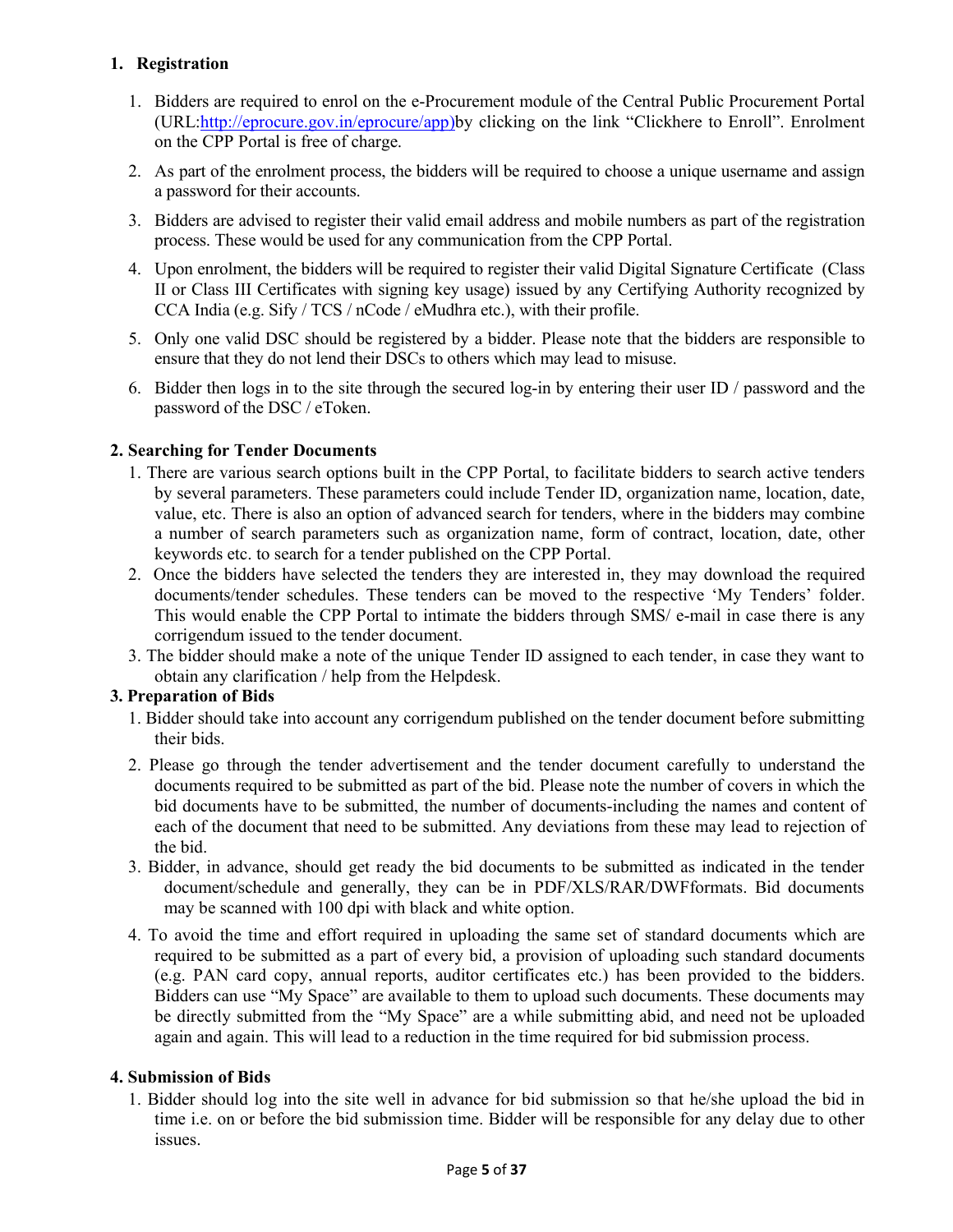- 2. The bidder has to digitally sign and upload the required bid documents one by one as indicated in the tender document.
- 3. Bidder has to select the payment option as "on-line" to pay the tender fee/EMD as applicable and enter details of the instrument. Whenever, EMD/Tender fees is sought, bidders need to pay the tender fee and EMD separately on-line through RTGS.
- 4. A standard BoQ format has been provided with the tender document to be filled by all the bidders. Bidders are requested to note that they should necessarily submit their financial bids in the format provided and not her format is acceptable. Bidders are required to download the BoQ file, open it and complete the white coloured (unprotected) cells with their respective financial quotes and other details (such as name of the bidder). No other cells should be changed. Once the details have been completed, the bidder should save it and submit it online, without changing the file name. If the BoQ file is found to be modified by the bidder, the bid will be rejected.
- 5. The server time (which is displayed on the bidders' dash board) will be considered as the standard time for referencing the deadlines for submission of the bids by the bidders, opening of bids etc. The bidders should follow this time during bid submission.
- 6. AllthedocumentsbeingsubmittedbythebidderswouldbeencryptedusingPKIencryptiontechniques to ensure the secrecy of the data. The data entered cannot be viewed by unauthorized persons until the time of bid opening. The confidentiality of the bids is maintained using the secured Socket Layer 128bit encryption technology. Data storage encryption of sensitive fields is done.
- 7. The uploaded tender documents become readable only after the tender opening by the authorized bid openers.
- 8. Upon the successful and timely submission of bids, the portal will give a successful bid submission message  $\&$  a bid summary will be displayed with the bid no. and the date  $\&$  time of submission of the bid with all other relevant details.
- 9. Kindly add scanned PDF of all relevant documents in a single PDF file of compliance sheet.

### **5. Assistance to Bidders**

- 1. Any queries relating to the tender document and the terms and conditions contained there in should be addressed to the Tender Inviting Authority for a tender or the relevant contact person indicated in the tender.
- 2. Any queries relating to the process of online bid submission or queries relating to CPP Portal in general may be directed to the 24x7 CPP Portal Helpdesk.

### **6. General Instructions to the Bidders**

- 1. The tenders will be received on line through portal http://eprocure.gov.in/eprocure/app. In the Technical Bids, the bidders are required to upload all the documents in **.pdfformat**.
- 2. Possession of a Valid Class II/III Digital Signature Certificate (DSC) in the form of smart card/etoken in the company's name is a prerequisite for registration and participating in the bid submission activities through https://eprocure.gov.in/eprocure/app.Digital Signature Certificates can be obtained from the authorized certifying agencies, details of which are available in the website https://eprocure.gov.in/eprocure/app under the link "Information about DSC".
- 3. Tenderer are advised to follow the instructions provided in the 'Instructions to the Tenderer for the e-submission of the bids online through the Central Public Procurement Portal fore Procurement at https://eprocure.gov.in/eprocure/app.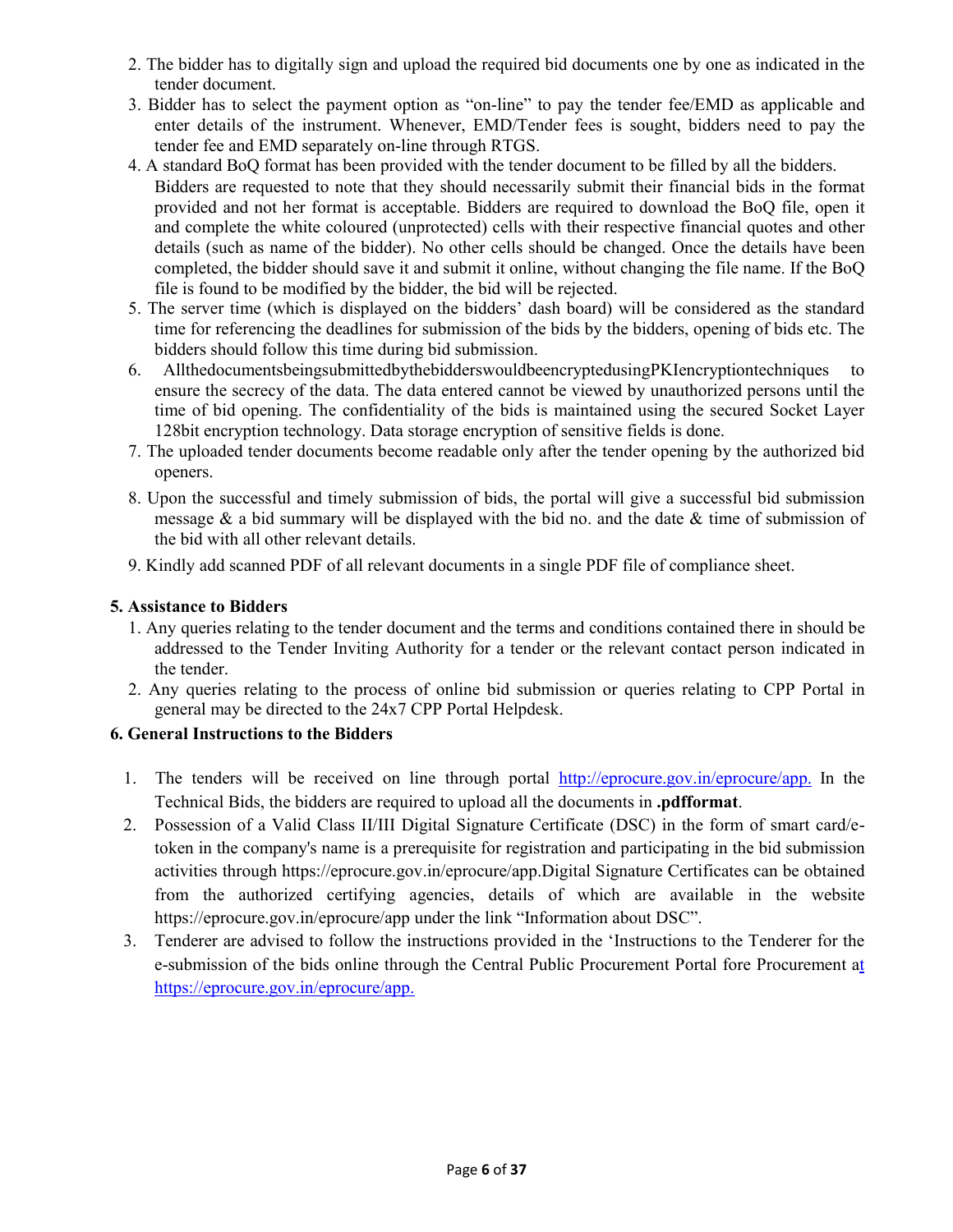# **SECTION 2: INSTRUCTIONS TO BIDDERS**

### **A. Introduction**

### **1. Scope of Work**

**Supply Installation of Laptop at Indian Institute of Technology (Banaras Hindu University), Varanasi.** 

### **2. Cost of Bidding**

The Bidder shall bear all costs associated with the preparation and submission of its bid, and "the Purchaser", will in no case be responsible or liable for these costs, regardless of the conduct or outcome of the bidding process.

### **B. The Bidding Documents**

### **3. Tender Processing Fees**

The Tender Processing fees Rs. 1180/- (Rupees One Thousand One Hundred Eighty only inclusive of GST and Non- refundable) should be submitted ONLINE as per the details mentioned above. Further, the proof of payment must be uploaded with Technical Bid. The exemption will be applicable as per Govt. of India norms.

### **4. Content of Bidding Documents**

**4.1** The goods required, bidding procedures and contract terms are prescribed in the bidding documents. In addition to Invitation of Bids, the bidding documents include:

- (a) Instructions for Online Bid Submission
- (b) Instruction to Bidders (ITB);
- (c) General Conditions of Contract (GCC);
- (d) Special Conditions of Contract (SCC)
- (d) Schedule of requirements;
- (e) Tender form (technical bid).
- (f) Tender form (financial bid)
- **4.2** The Bidder is expected to examine all instructions, forms, terms, and specifications in the bidding documents. Failure to furnish all information required by the bidding documents or submission of a bid not substantially responsive to the bidding documents in every respect will be at the Bidder's risk and may result in rejection of its bid.

### **5. Amendment of Bidding Documents**

- **5.1** At any time prior to the deadline for submission of bids, the Purchaser may, for any reason, whether at its own initiative or in response to a clarification requested by a prospective bidder, modify the bidding documents by amendment.
- **5.2** All prospective bidders who have received the bidding documents will be notified of the amendment in writing, which will be binding on them.
- **5.3** In order to allow prospective bidders reasonable time within which to take the amendment into account in preparing their bids, the Purchaser, at its discretion, may extend the deadline for the submission of bids.

### **C. Preparation of Bids**

### **6. Language of Bid**

The bid prepared by the Bidder, as well as all correspondence and documents relating to the bid exchanged by the Bidder and the Purchaser shall be written in English language.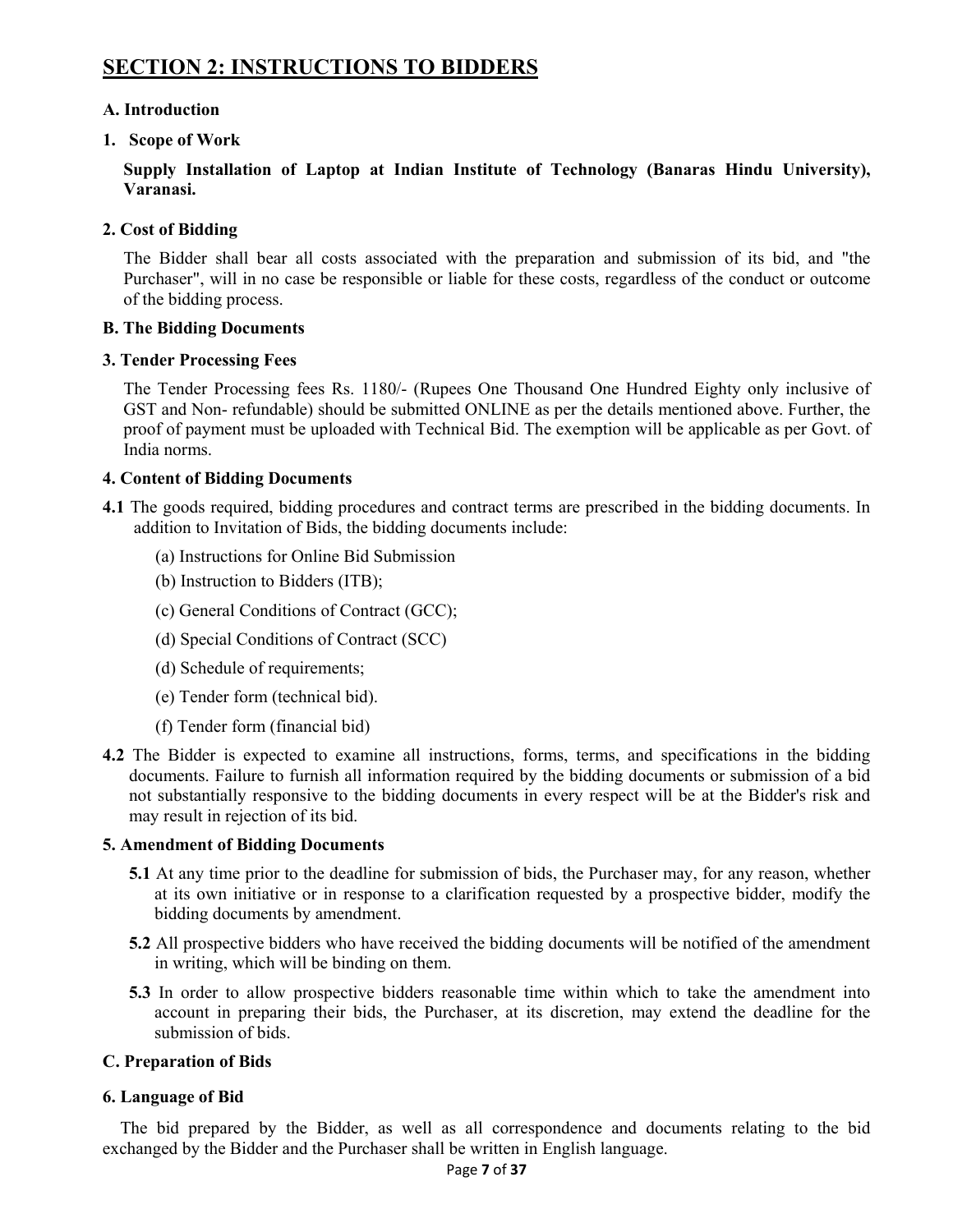### **7. Documents Comprising the Bid**

- **7.1 Techno commercial un-priced bid and priced Bids:** The bids are to be submitted in two parts i.e. Techno commercial un-priced bid and priced Bids.
	- **(a)** Techno commercial un-priced bid along with Earnest Money Deposit (submitted ONLINE in the aforementioned bank account of Institute) as shown in invitation to bids shall be submitted through CPP Portal. If the proof of payment of EMD is not received along with the technical bid, such bid will not be considered. The samples (if required) of all the items shown in the schedule of requirements of each tender should also accompany the techno commercial un-priced bid in a separate sealed envelope.
	- **(b)** Priced bid.
- **7.2 Techno commercial un-priced bid:** The Techno commercial un-priced bid prepared by the bidder shall be provided in the following Model Response format:

### **Model Response format**

- **(a)** Standing of each Bidder Manufacturer/Dealer and past experience in supply of the material (certificates to be enclosed), proof of manufacturing Unit/Dealership alongwith all the documents required for proving the credentials regarding the fulfilment of essential pre-bid criteria.
- **(b)** List of other Govt. Departments, Public Sector units and Central Autonomous Bodies for which the bidder is supplying material or having the similar type of contracts and a certificate regarding the satisfactory performance of the contract (In the Annexure III format).
- **(c)** Copy of the audited balance sheet of the vendor for the previous financial year indicating the turnover in supply of the relevant materials/service.
- **(d)** Details of Permanent Account Number and latest income tax clearance certificate.
- **(e)** Details of GST No. along with a copy of certificate to be attached.
- **(f)** Submission of samples if required, for all items indicated in the schedule of requirements. The make of items proposed to be supplied should be indicated in the format of the schedule of requirements and submitted along with the techno commercial un-priced bid without indicating the pricing components.
- **(g)** Willingness to execute all orders which are placed to meet emergency requirement on priority basis. The Bidder shall note that standards for workmanship, material and equipment, and references to brand names designated by the Purchaser in the schedule of requirements are intended to be descriptive only and not restrictive. The Bidder may substitute alternative standards, brand names and/or catalogue numbers in his bid, provided that it demonstrates to the Purchaser's satisfaction that the substitutions ensure substantial equivalence to those designated in the Technical Specifications.

### **7.3 Price Bid**

The price bid shall comprise the techno commercial bid along with the price component indicating the Unit prices for each and every item indicated in the schedule of requirements (Annexure 1).

- **(a)** The prices quoted must be net per unit as shown in the Schedule and must include all charges for delivery at the designated stores i.e. CIP New Delhi/F.O.R. IIT (BHU), Varanasi and should be mentioned clearly.
- **(b)** The rate must be stated for each item separately both in words and figures. If there is a discrepancy between the price quoted in word and figures the higher price quoted will be treated as final.
- **(c)** Quoted prices should be firm and inclusive of taxes/duties, freight and forwarding charges, handling charges, loading and unloading charges, and insurance charges etc. However, the prices must be reflected clearly in BoQ format by mentioning basic rate, GST, Freight charges, Any other Taxes/Duties/Levies and exemptions thereon as applicable to IITs.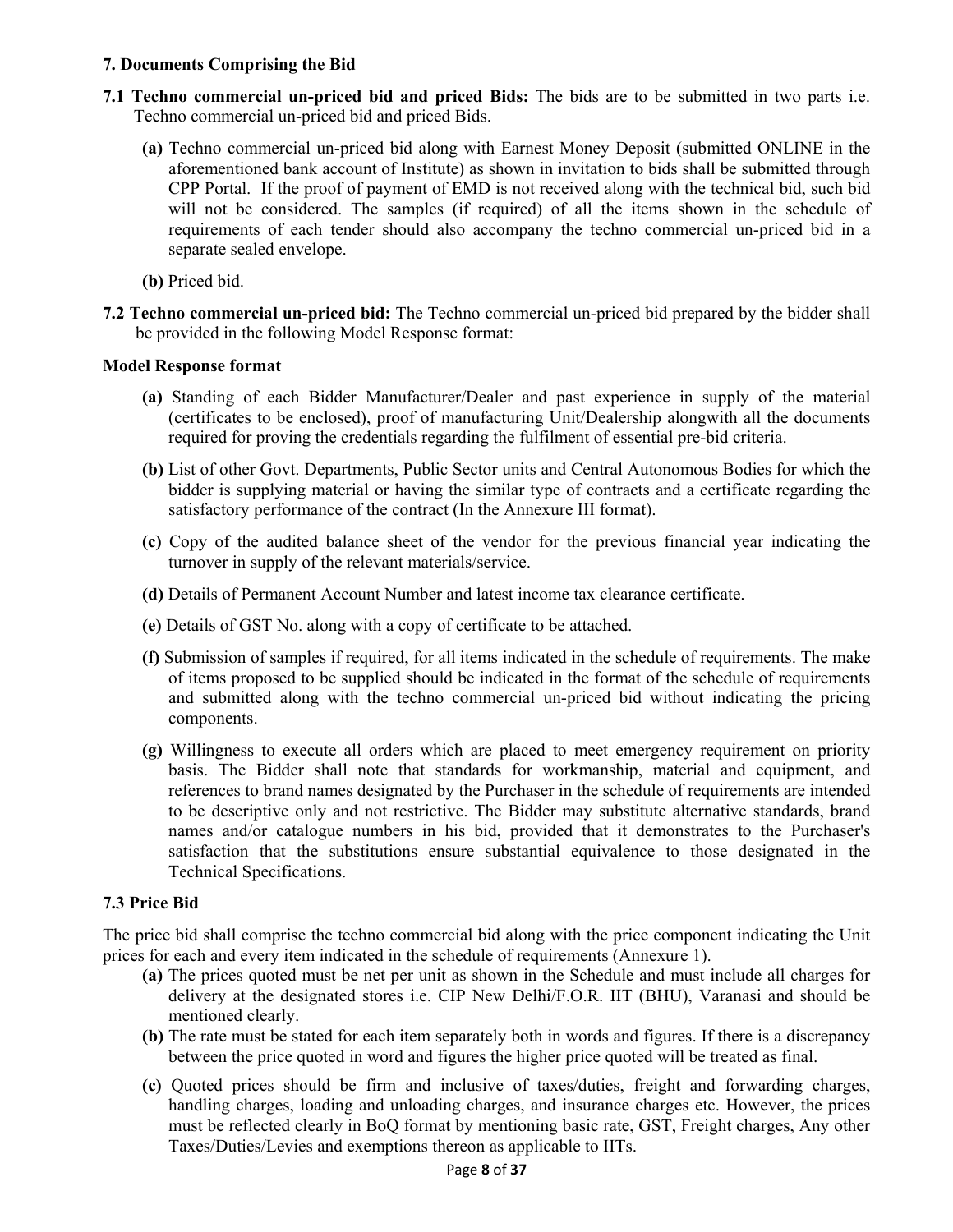**(d)** The prices once accepted by the Institute shall remain valid till the successful execution of the order and till supplies is fully effected and accepted or **12 months** from the date of acceptance of tender whichever is later. The Institute shall not entertain any increase in the rates during the period. However, in the event there is a reduction or increase in Government levy/duties/taxes during the period of execution of the order, the rates shall be suitably adjusted with effect from the date notifying the said reduction or increase in the Government levy/taxes/duty, if any.

### **8. Bid Prices**

- **8.1** The Bidder shall indicate on the Schedule of requirements (BoQ), the unit prices of the goods it proposes to supply under the Contract and enclose it with the priced bid.
- **8.2** Prices indicated on the Price Schedule shall be entered separately in the following manner:
	- (i) The prices quoted must be net per unit as shown in the schedule of requirements and must include all charges for delivery at the designated stores.
	- (ii) Any Indian duties, GST and other taxes which will be payable on the goods, if this Contract is awarded;
- **8.3** Prices quoted by the Bidder shall be fixed during the Bidder's performance of the Contract and not subject to variation on any account.

### **9. Bid Currencies**

Prices shall be quoted in Indian Rupees currencies only.

### **10. Period of Validity of Bids**

- **10.1** Bids shall remain valid for **180** days after the date of bid opening prescribed by the Purchaser. A bid valid for a shorter period shall be rejected by the Purchaser as non-responsive.
- **10.2** In exceptional circumstances, the Purchaser may solicit the Bidder's consent to an extension of the period of validity. The request and the responses thereto shall be made in writing. A Bidder may refuse the request without forfeiting its EMD. A Bidder granting the request will not be required nor permitted to modify the bid.
- **10.3** Bid evaluation will be based on the bid prices without taking into consideration the above modifications.

### **D. Submission of Bids**

**11.** The tender has to be submitted ONLINE before the due date. The offers received after the due date and time will not be considered. **No manual bids will be considered**.

### **12. Deadline for Submission of Bids**

- **12.1** Bids must be received by the Purchaser ONLINE not later than the time and date specified in the Invitation for Bids.
- **12.2** The Purchaser may, at his discretion, extend this deadline for submission of bids by amending the bid documents in which case all rights and obligations of the Purchaser and Bidders previously subject to the deadline will thereafter be subject to the deadline as extended.

### **13. Late/Delayed Bids**

The offers received after the due date and time will not be considered.

### **14. Modifications and Withdrawal of Bids**

- **14.1** The Bidder may modify or withdraw its bid after the ONLINE bid's submission, as per the provision of CPP Portal.
- **14.2**No bid may be modified subsequent to the deadline for submission of bids. No documents will be accepted in support of essential pre-bid criteria after the last date of submission of bids.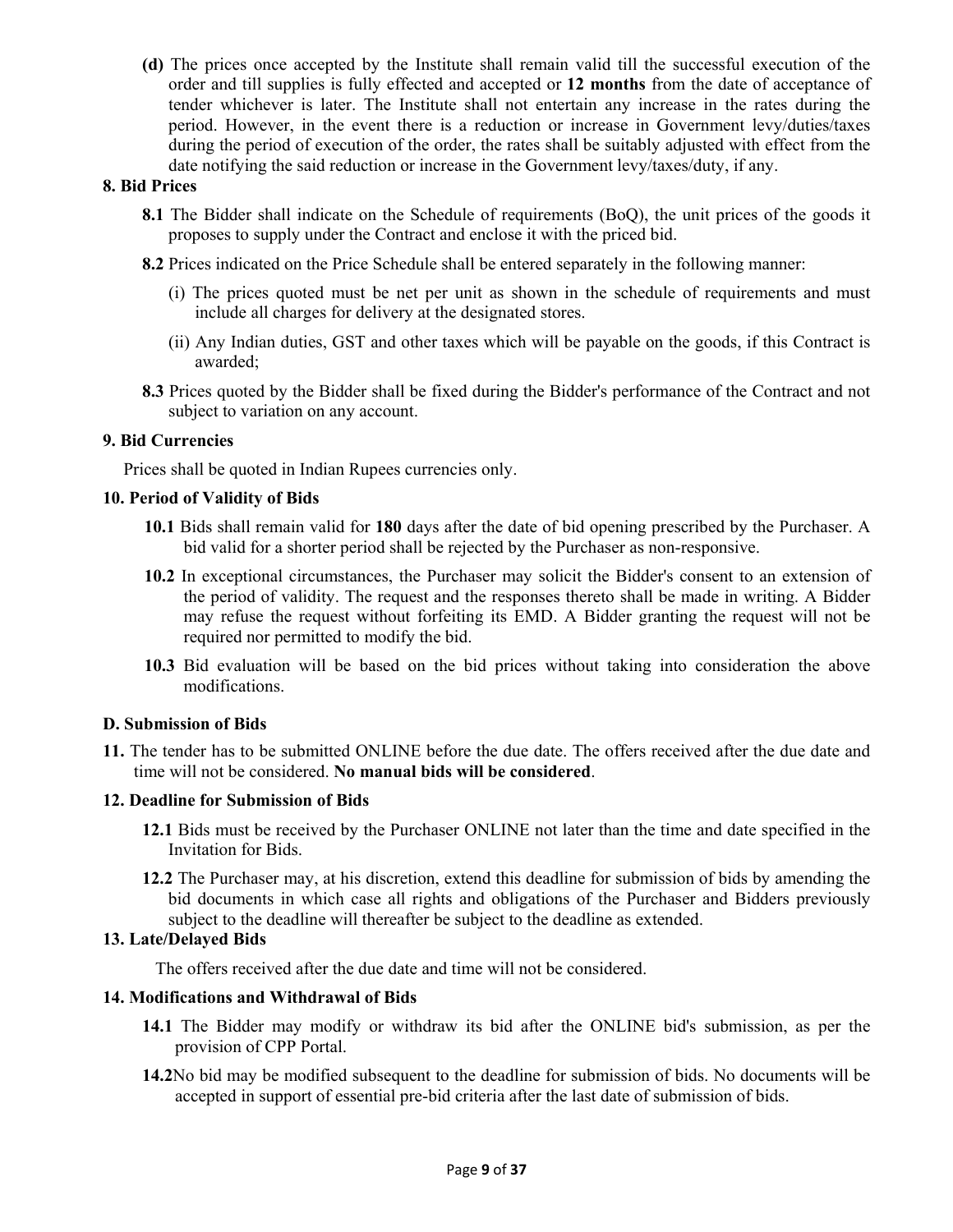**14.3** No bid may be withdrawn in the interval between the deadline for submission of bids and the expiry of the period of bid validity specified by the Bidder on the bid form. Withdrawal of a bid during this interval may result in the Bidder's forfeiture of its EMD.

### **E. Bid Opening and Evaluation of Bids**

### **15. Opening of Techno commercial un-priced Bids**

The purchaser will open all techno commercial un-priced bids in the first instance.

### **16. Clarification of Bids**

- **16.1** During evaluation of the bids, the purchaser may, at its discretion, ask the Bidder for clarification of its bid. The request for clarification and the response shall be in writing and no change in price or substance of the bid shall be sought, offered or permitted.
- **16.2** No Bidder shall contact the purchaser on any matter relating to its bid from the time of the bid opening to the time the contract is awarded. If the Bidder wishes to bring additional information to the notice of the Institute it should be done in writing.
- **16.3** Any effort by a Bidder to influence the purchaser in its decisions on bid evaluation, bid comparison or contract award decisions may result in rejection of the Bidder's bid.

### **17. Evaluation of Techno commercial un-priced Bid**

- **17.1** Prior to the detailed technical evaluation, the purchaser will determine the substantial responsiveness of each bid. A substantially responsive bid is one, which conforms to all the terms and conditions of the Bidding Documents without material deviations and meets all the essential pre-bid criteria. If any bidder does not meet the essential pre-bid criteria as laid down in the Instruction to Bidders, then his bid will be summarily rejected. No documents will be accepted in support of essential pre-bid criteria after the last date of submission of bids.
- **17.2** The purchaser will reject a bid determined as not substantially responsive.
- **17.3** The bidders may be called for discussion and may be allowed to modify their technical bids to suit the organization's requirement. The idea is to arrive at a threshold level of acceptability above which all the bidders shall be treated on par. Those whose technical specifications do not reach the threshold level of acceptability shall be rejected as technically unsuitable. The price bids of the bidders who finally emerge as technically acceptable shall be opened, evaluated and the contract awarded to the lowest evaluated bidder.
- **17.4** The bidders short-listed by the purchaser based on meeting the essential pre-bid criteria and detailed evaluation regarding satisfying the technical criteria laid down in this tender document may be called for detailed discussions with a team selected for the purpose, at a specified date, time and venue, if needed.

### **18. Opening of Priced Bids**

- **18.1** The Purchaser will open the Priced Bids of only those bidders who meet the essential pre-bid criteria and whose techno commercial un-priced bids have been found to be substantially responsive.
- **18.2** The priced Bids of the technically qualified bidders shall be opened by the tender committee.

### **19. Evaluation and Comparison of priced Bids**

- **19.1** Arithmetical errors will be rectified on the following basis: If there is a discrepancy between words and figures, whichever is the higher of the two shall be taken as bid price. If the Vendor does not accept the correction of errors, its bid will be rejected
- **19.2** Bidders shall state their bid price for the payment schedule outlined in the Clause 14 of General Conditions of Contract. Bids will be evaluated on the basis of this base price**.** Bidders are, however, permitted to state an alternative payment schedule and indicate the reduction in bid price they wish to offer for such alternative payment schedule. The purchaser may consider the alternative payment schedule offered by the selected Bidder but it may not be binding on the purchaser**.**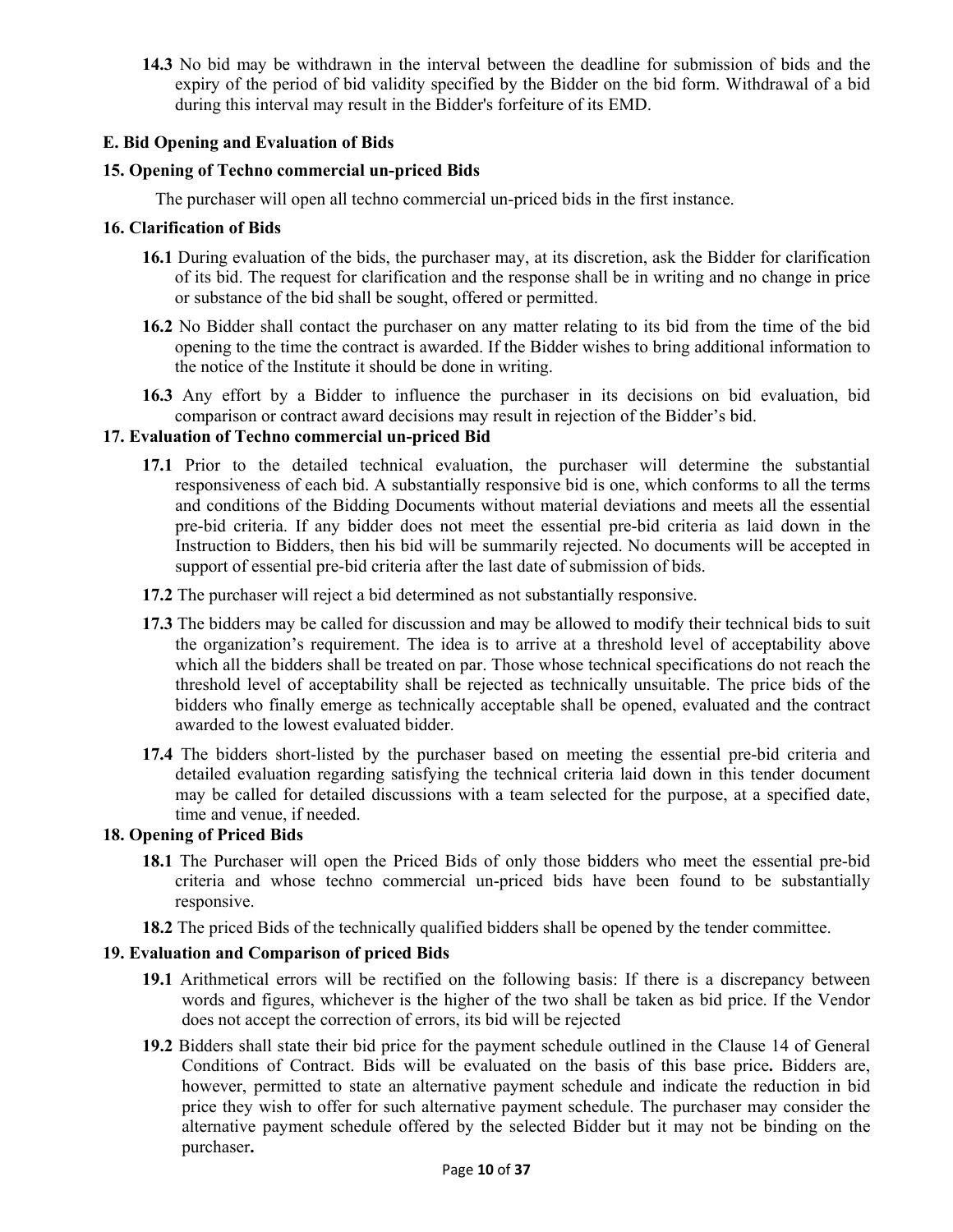- **19.3** The purchaser, at its option may ask some more bidders to match the rates of the lowest bidder for creating parallel suppliers.
- **19.4** The source of exchange rate shall be: **Reserve Bank of India/Any other authentic source.**
- **19.5** The date for the exchange rate shall be: **Last day for submission of Bids**.

### **20. Purchasers right to accept any bid and to reject any bid or all bids**

The Purchaser reserves the right to accept or reject any bid, and to annul the bidding process and reject all bids at any time prior to award of Contract, without thereby incurring any liability to the affected Bidder or bidders or any obligation to inform the affected Bidder or bidders of the grounds for the Purchaser's action.

### **21. Award Criteria**

- i. IIT (BHU) shall award the contract to the technically qualified eligible BIDDER whose bid has been determined as the lowest evaluated commercial bid.
- ii. If more than one BIDDER happens to quote the same lowest price, IIT BHU reserves the right to award the contract to more than one BIDDER or any BIDDER.

### **22. Notification of Award**

Prior to the expiration of the period validity, the purchaser will notify the successful Bidder in writing by letter or by fax, to be confirmed in writing by speed post or hand delivered letter, that its bid has been accepted.

### **23. Factors Affecting the Award of Supply**

- 23.1 The bidder should have its own Contract support facilities. The support facilities should be fully owned and managed by the bidder.
- **23.2** Conformity with the Request for Bid/Tender required and conditions.
- **23.3** The assessment based on the response to Model Response Outline.
- **23.4** The assessment of the capability of the bidder to meet the terms and conditions.
- **23.5** The bidders must have executed similar orders, for which the bidder is quoting, as indicated in clause 1 for Govt./Semi-Govt./Autonomous Organizations.
- **23.6** The cost and the discount offered, if any.

### **24. Fall clause**

- **24.1** The price quoted by the supplier should not be higher than the maximum retail price, if any, for the stores and the same shall not be higher than the price usually charged by the supplier for stores of the same nature, class or description to any other purchaser.
- **24.2** The price charged for the stores supplied under the contract by the supplier shall in no event exceed the lowest price at which the supplier sells the stores of identical description to any other person during the period till performance of all supply orders placed during the currency of the contract is completed. If at any time during the period the supplier reduces the sale price of such stores or sells such stores to any other person including his dealers at a price lower than the price chargeable under the contract, he shall forthwith notify such reduction or sale to the purchaser and the price payable under the contract for these items of stores supplied after the date of coming into force of such reduction or sale shall stand correspondingly reduced.
- **24.3** If it is discovered that the supplier has contravened the above conditions, then without prejudice to any other action which might be taken against him, it shall be lawful for the purchaser to (a) revise the price at any stage so as to bring it in conformity with sub-clause(i) above, or (b) to terminate the contract and purchase the items of stores at the risk and cost of the supplier and in that event the provisions of Clause 28 of General Conditions of Contract shall, as far as possible, be applicable or recover the loss.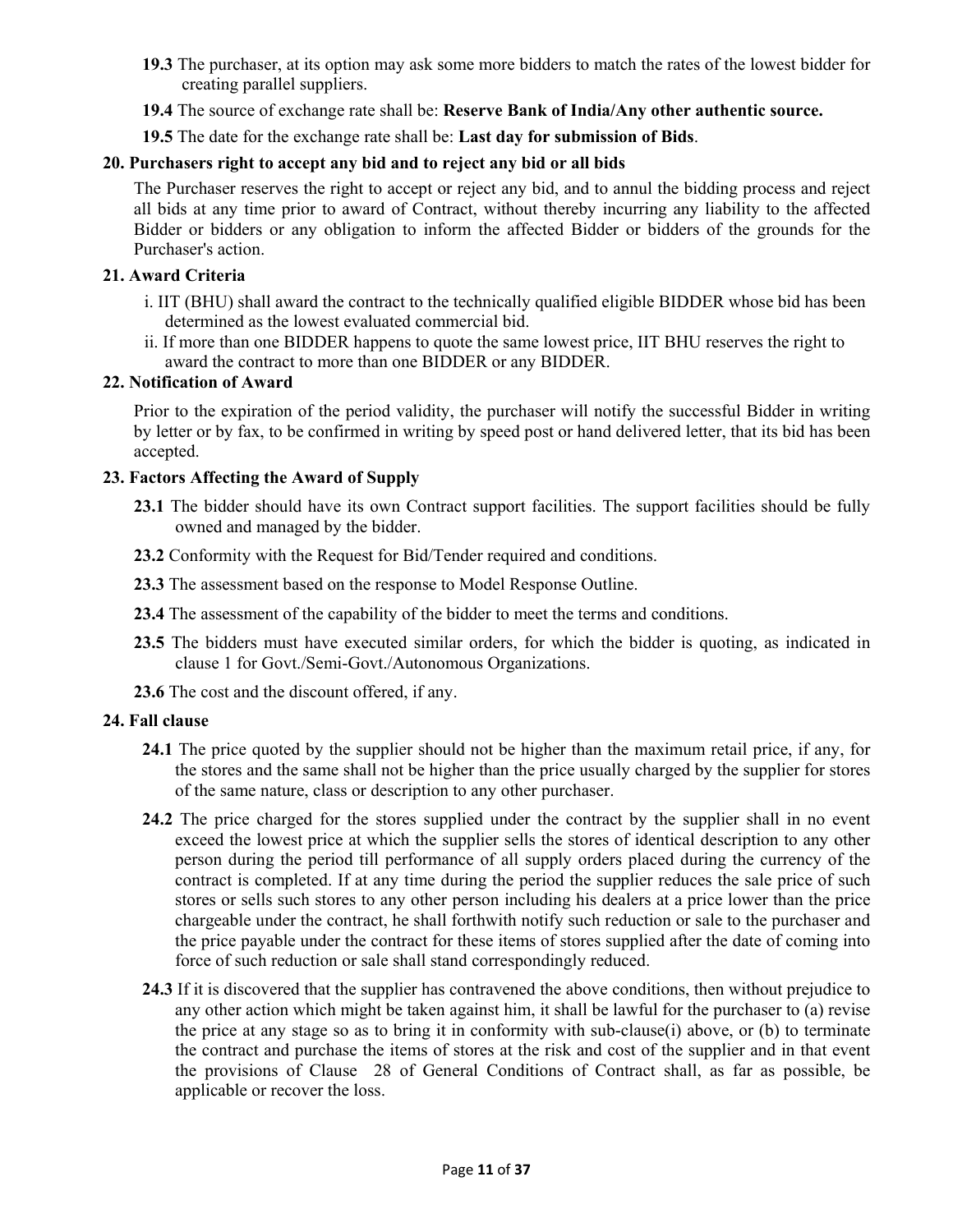# **SECTION 3 : GENERAL CONDITION OF CONTRACTS**

### **1. Definitions**

In this Contract, the following terms shall be interpreted as indicated:

- (a) "The order" means the agreement entered into between the Purchaser and the Supplier including all the attachments and appendices and all documents incorporated as per notification of award.
- (b) "The Contract Price" means the price payable to the Supplier under the Contract for the full and proper performance of its contractual obligations;
- (c) "The Goods" means all the items, which the Supplier is required to supply to the Purchaser under the Contract;
- (d) "Services" means services ancillary to the supply of the Goods, such as transportation and insurance, and any other incidental services training and other obligations of the Supplier covered under the Contract;
- (e) "GCC" means the General Conditions of Contract contained in this section.
- (f) "The Purchaser" means the organization purchasing the Goods i.e. IIT (BHU), VARANASI.
- (g) "The Purchaser's country" is India.
- (h) "The Supplier" means the individual or firm supplying the Goods and Services under this Contract.
- (i) "Day" means calendar day.

### **2. Application**

These General Conditions shall apply to the extent that they are not superseded by provisions in other parts of the Contract.

### **3. Standards**

The Goods supplied under this Contract shall conform to the standards mentioned in the Technical Specifications, and, when no applicable standard is mentioned, to the authoritative standard appropriate to the Goods' country of origin and such standards shall be the latest issued by the concerned Institution.

### **4. Use of Contract Documents and Information**

- **4.1** The Supplier shall not, without the Purchaser's prior written consent, disclose the Contract, or any provision thereof, or any specification, plan, drawing, pattern, sample or information furnished by or on behalf of the Purchaser in connection therewith, to any person other than a person employed by the Supplier in performance of the Contract. Disclosure to any such employed person shall be made in confidence and shall extend only so far as may be necessary for purposes of such performance.
- **4.2** The Supplier shall not, without the Purchaser's prior written consent, make use of any document or information except for purposes of performing the Contract.
- **4.3** Any document, other than the Contract itself, shall remain the property of the Purchaser and shall be returned (in all copies) to the Purchaser on completion of the Supplier's performance under the Contract if so required by the Purchaser.

### **5. Patent Rights**

The Supplier shall indemnify the Purchaser against all third-party claims of infringement of patent, trademark or industrial design rights arising from use of the Goods or any part thereof in India.

### **6. Submission of the bids**

All bids complete in all respect must be submitted online on or before the Bid Closing date and time as mentioned on Critical Data Sheet. Tenders received without earnest money etc. shall be rejected.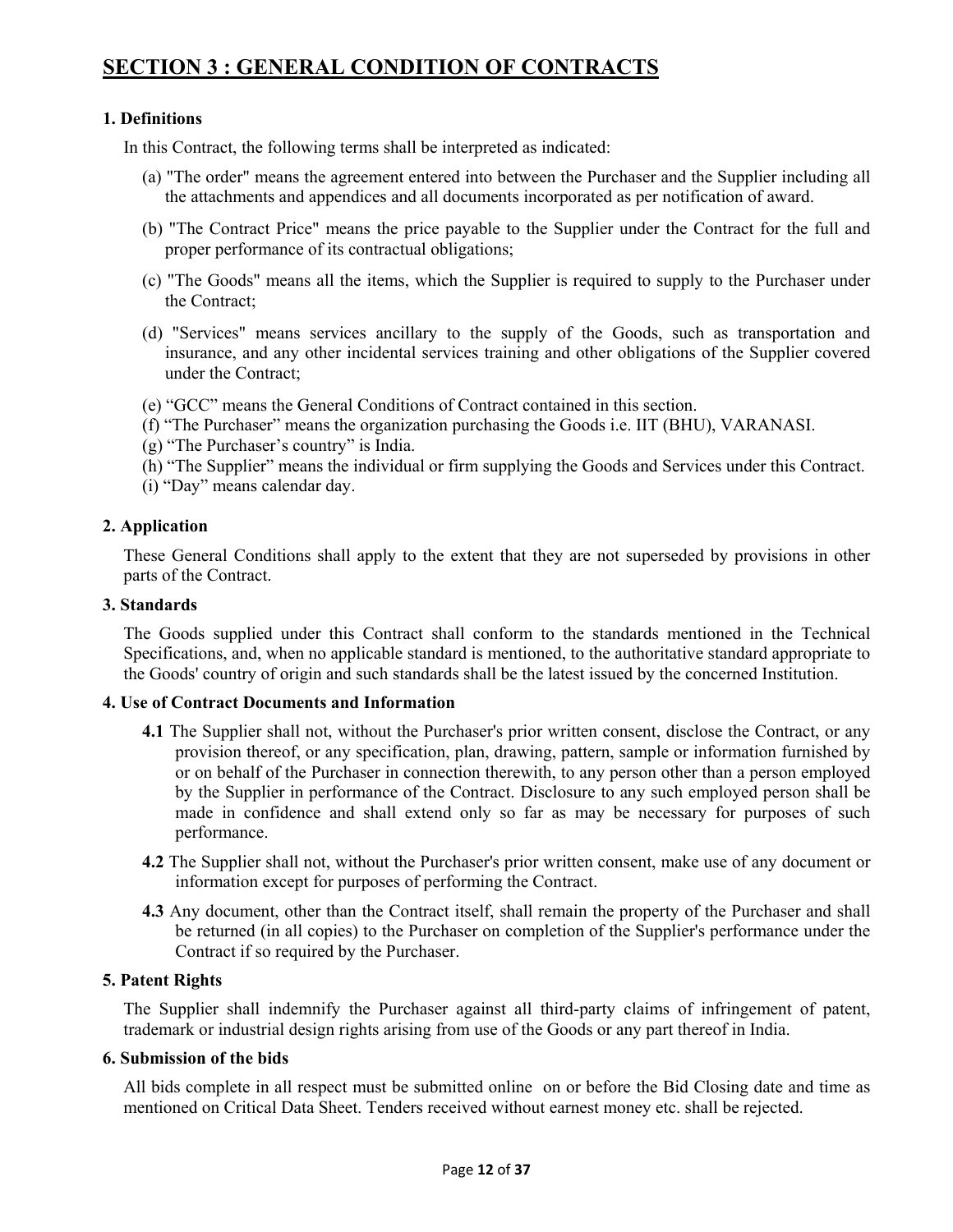### **7. Inspections and Tests**

- **7.1** The Purchaser or its representative shall have the right to inspect and/or to test the Goods to confirm their conformity to the Contract specifications at no extra cost to the Purchaser.
- **7.2** The inspections and tests may be conducted on the premises of the Supplier or its subcontractor(s), at point of delivery and/or at the Goods final destination. If conducted on the premises of the Supplier or its subcontractor(s), all reasonable facilities and assistance, including access to drawings and production data shall be furnished to the inspectors at no charge to the Purchaser.
- **7.3** Should any inspected or tested Goods fail to conform to the specifications, the Purchaser may reject the goods and the Supplier shall either replace the rejected Goods or make alterations necessary to meet specification requirements free of cost to the Purchaser.
- **7.4** The Purchaser's right to inspect, test and, where necessary, reject the Goods after the Goods' arrival at Project Site shall in no way be limited or waived by reason of the Goods having previously been inspected, tested and passed by the Purchaser or its representative prior to the Goods shipment.
- **7.5** Nothing in GCC Clause 7 shall in any way release the Supplier from any warranty or other obligations under this Contract.

### **8. Consequences of rejection**

If in the event the stores are rejected by the purchaser at the destination and the supplier fails to make satisfactory supplies within the stipulated period of delivery, the purchaser will be at liberty to:

- **(a)** Allow the supplier to resubmit the stores in replacement of those rejected, within a specified time without any extra cost to the purchaser or
- **(b)** Reject the material, which shall be final and binding on the contractor.
- **(c)** Procure the rejected materials of comparable quality from the open market/Govt. stores and the supplier shall be liable to pay the difference in price over the RC prices or get the amount adjusted from the outstanding bills of the supplier, if any or EMD.

### **9. Packing**

- **9.1** The Supplier shall provide such packing of the Goods as is required to prevent their damage or deterioration during transit to their final destination as indicated in the Contract. The packing shall be sufficient to withstand, without limitation, rough handling during transit and exposure to extreme temperatures, salt and precipitation during transit and open storage. Packing case size and weights shall take into consideration, where appropriate, the remoteness of the Goods' final destination and the absence of heavy handling facilities at all points in transit.
- **9.2** The packing, marking and documentation within and outside the packages shall comply strictly with such special requirements as shall be provided for in the Contract including additional requirements, in any subsequent instructions ordered by the Purchaser.

### **10. Delivery and Documents**

- **10.1** The Supplier shall make delivery of the Goods within **60 days** from the placement of purchase order in pursuance of the notification of award. The purchase order would be placed after assessing the requirements on quarterly basis. However, the supplier shall also arrange to execute all orders on priority basis which would be placed to meet any emergent requirements.
- **10.2** In case the purchaser decides to conclude parallel rate contracts, then the requirements would be split on different firms on equitable basis as per the discretion of the purchaser.
- **10.3** The delivery of Stores shall be affected at the premises of the Institute free of all delivery charges and within the stipulated time and as may be elucidated in the confirmed order, accompanied by a delivery challan. No extension of time for delivery of Stores shall normally be accorded.

The supplier shall mail the following documents to the purchaser with a copy to the insurance company:

1. 3 Copies of the Supplier invoice showing contract number, goods' description, quantity unit price, total amount;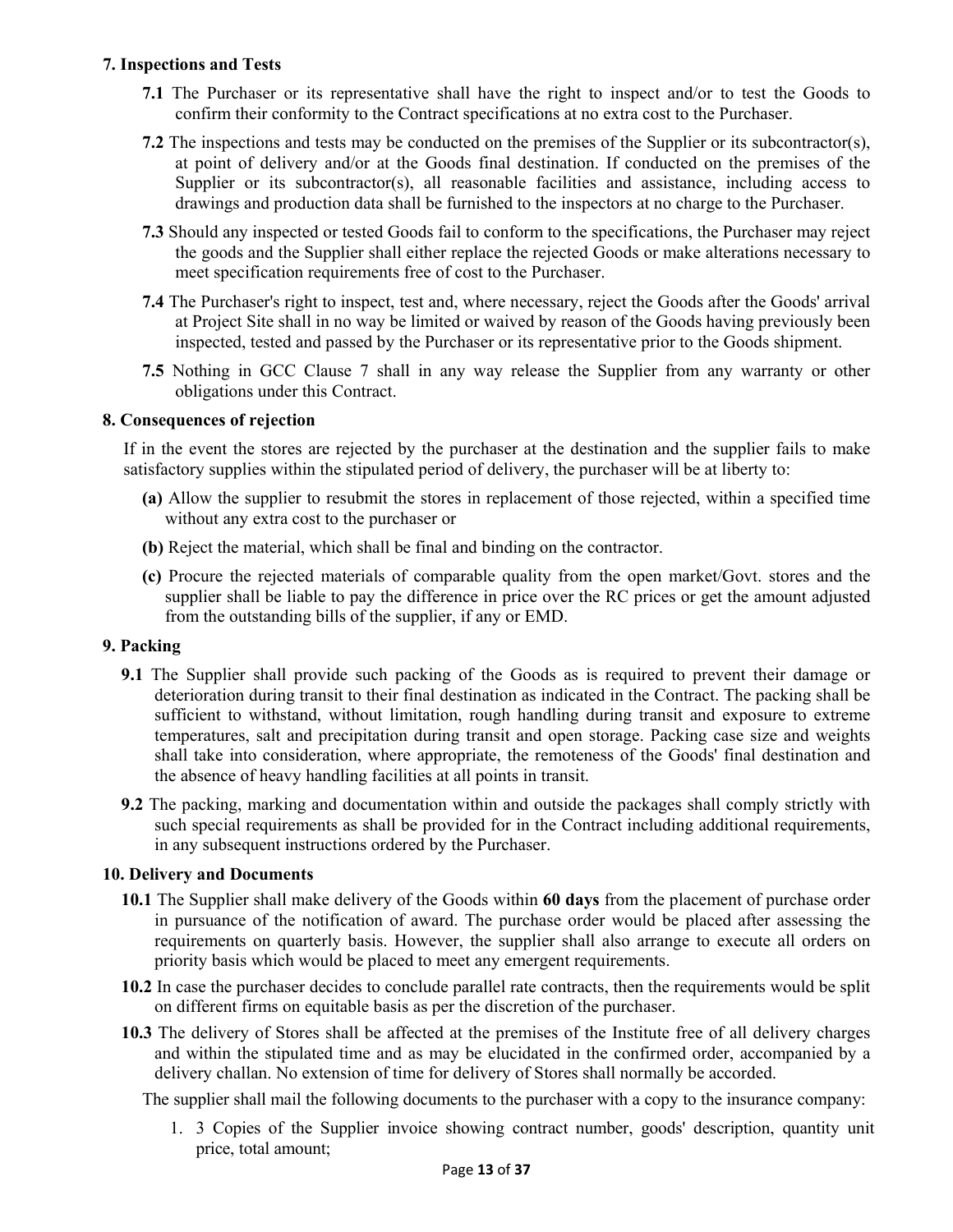- 2. Installation Certificate
- 3. Insurance Certificate if applicable;
- 4. Manufacturer's/Supplier's warranty certificate;
- 5. Inspection Certificate issued by the nominated inspection agency, if any
- 6. Supplier's factory inspection report; and
- 7. Certificate of Origin (if possible by the beneficiary);
- 8. The above documents should be received by the Purchaser before arrival of the Goods (except where the Goods have been delivered directly to the Consignee with all documents) and, if not received, the Supplier will be responsible for any consequent expenses.

**Time and date of delivery – the essence of the contract:** The time for and the date of delivery of the stores stipulated shall be deemed to be of the essence of the contract and delivery must be completed not later than the date(s) specified.

### **11. Insurance**

The Goods supplied under the Contract shall be fully insured in Indian Rupees against loss or damage incidental to manufacture or acquisition, transportation, storage and delivery. The insurance shall be obtained by the suppliers in an amount equal to 110% of the value of the goods from "warehouse to warehouse" (final destinations) on "all risks" basis including war risks and strikes.

### **12. Transportation**

Where the Supplier is required under the Contract to transport the Goods within India defined as Project site, transport to such place of destination in India including insurance, as shall be specified in the Contract, shall be arranged by the Supplier, and the related cost shall be included in the contract Price.

### **13. Warranty**

- **13.1** The Supplier warrants that the Goods supplied under this Contract are new, unused, of the most recent or current models and that they incorporate all recent improvements in design and materials unless provided otherwise in the Contract. The Supplier further warrants that all Goods supplied under this Contract shall have no defect arising from design, materials or workmanship or from any act or omission of the Supplier that may develop under normal use of the supplied Goods in the conditions prevailing in India.
- **13.2** This warranty shall remain valid for at least for at least 36 months(with additional two years of free AMC after warranty period) after the Goods or any portion thereof as the case may be, have been delivered to and accepted at the final destination indicated in the Contract, unless specified otherwise.
- **13.3** The Purchaser shall promptly notify the Supplier in writing of any claims arising under this warranty.
- **13.4** Upon receipt of such notice, the Supplier shall with all reasonable speed, repair or replace the defective Goods or parts thereof, without any extra cost to the Purchaser.
- **13.5** If the Supplier, having been notified, fails to remedy the defect(s) within a reasonable period, the Purchaser may proceed to take such remedial action as may be necessary, at the Supplier's risk and expense and without prejudice to any other rights which the Purchaser may have against the Supplier under the Contract.

### **14. Payment**

- **14.1** The payment shall be made **100% payment against Supply, Installation and Commissioning and submission of satisfactory PBG.**
- **14.2** The Supplier's request(s) for payment shall be made to the Purchaser in writing, accompanied by an invoice describing, as appropriate, the Goods delivered and the Services performed, and by documents, submitted pursuant to GCC Clause 10, and upon fulfilment of other obligations stipulated in the contract.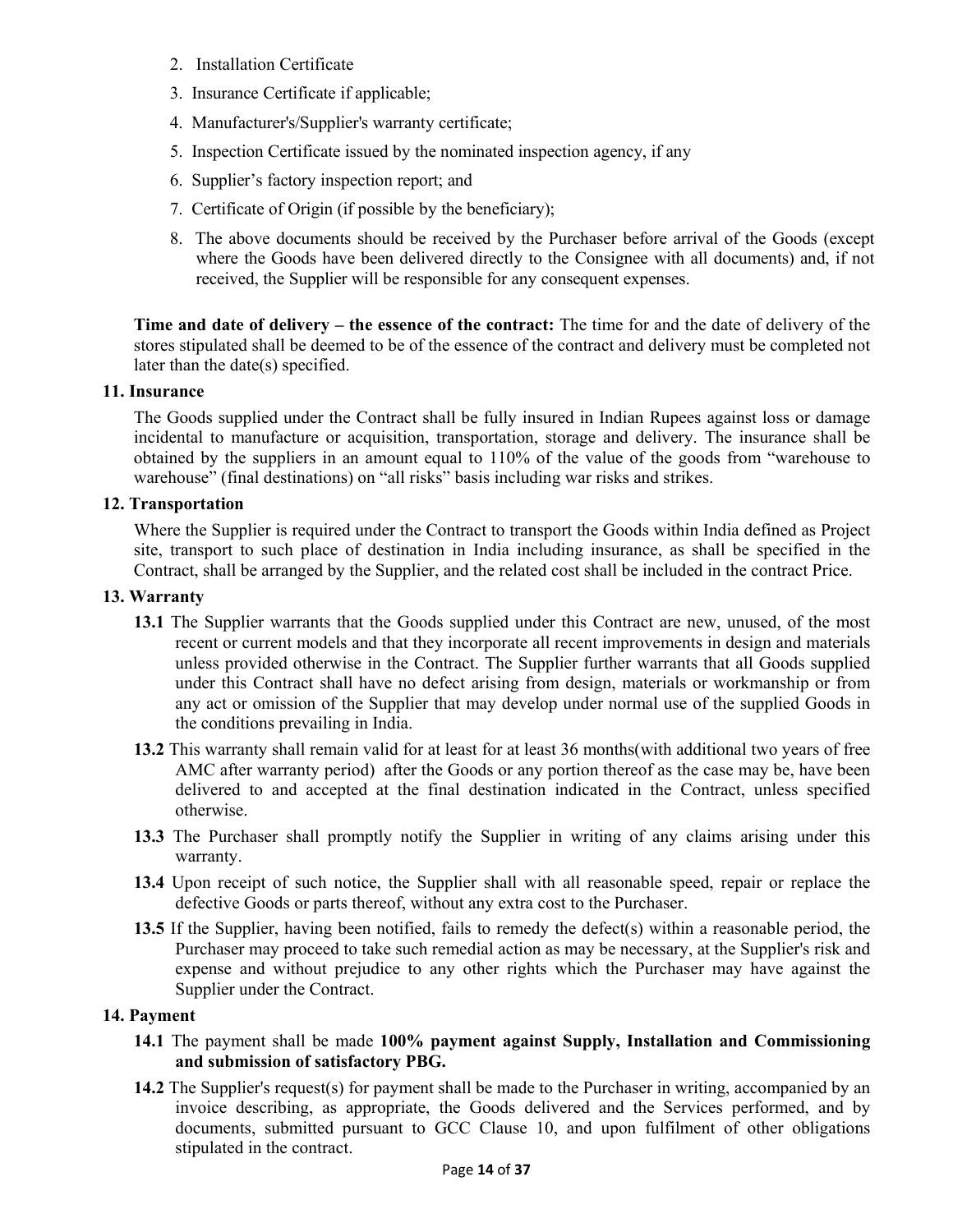### **15. Prices**

Prices charged by the Supplier for Goods delivered and Services performed under the Contract shall not vary from the prices quoted by the Supplier in his bid. The bidder must mention the applicable taxes/duty and exemptions thereon, if any, as per the Government of India norms. The Institute will provide requisite certificate, if any, required by the bidder as per the applicable Govt. of India norms.

### **16. Change Orders**

- **16.1** The Purchaser may at any time, by written order given to the Supplier, make changes within the general scope of the Contract in any one or more of the following:
	- (a) Drawings, designs, or specifications, where Goods to be furnished under the Contract are to be specifically manufactured for the Purchaser;
	- (b) The method of shipping or packing;
	- (c) The place of delivery; and/or
	- (d) The services to be provided by the Supplier.
- **16.2** If any such change causes an increase or decrease in the cost of, or the time required for, the Supplier's performance of any provisions under the Contract, an equitable adjustment shall be made in the Contract Price or delivery schedule, or both, and the Contract shall accordingly be amended. Any claims by the Supplier for adjustment under this clause must be asserted within thirty (30) days from the date of the Supplier's receipt of the Purchaser's change order.

### **17. Contract Amendments**

Subject to GCC Clause 16, no variation in or modification of the terms of the Contract shall be made except by written amendment signed by the parties.

### **18. Assignment**

The Supplier shall not assign, in whole or in part, its obligations to perform under the Contract, except with the Purchaser's prior written consent.

### **19. Subcontracts**

The Supplier shall notify the Purchaser in writing of all subcontracts awarded under this Contract if not already specified in the bid. Such notification, in his original bid or later, shall not relieve the Supplier from any liability or obligation under the Contract.

### **20. Delays in the Supplier's Performance**

- **20.1** Delivery of the Goods and performance of the Services shall be made by the Supplier in accordance with the time schedule specified by the Purchaser as per GCC clause 10.
- 20.2 If at any time during performance of the Contract, the Supplier or its sub-contractor(s) should encounter conditions impeding timely delivery of the Goods and performance of Services, the Supplier shall promptly notify the Purchaser in writing of the fact of the delay, its likely duration and its cause(s). As soon as practicable after receipt of the Supplier's notice, the Purchaser shall evaluate the situation and may, at its discretion, extend the Supplier's time for performance with or without liquidated damages, in which case the extension shall be ratified by the parties by amendment of the Contract.
- **20.3** Except as provided under GCC Clause 23, a delay by the Supplier in the performance of its delivery obligations shall render the Supplier liable to the imposition of penalty pursuant to GCC Clause 21, unless an extension of time is agreed upon pursuant to GCC Clause 20.2 without the application of liquidated damages.

### **21. Penalty**

Subject to GCC Clause 23, if the Supplier fails to deliver any or all of the Goods or to perform the Services within the period(s) specified in the Contract, the Purchaser shall, without prejudice to its other remedies under the Contract, deduct from the Contract Price, as penalty, a sum equivalent to1% per week and the maximum deduction is 10% of the contract price of the delivered price of the delayed Goods or unperformed Services for each week or part thereof of delay until actual delivery or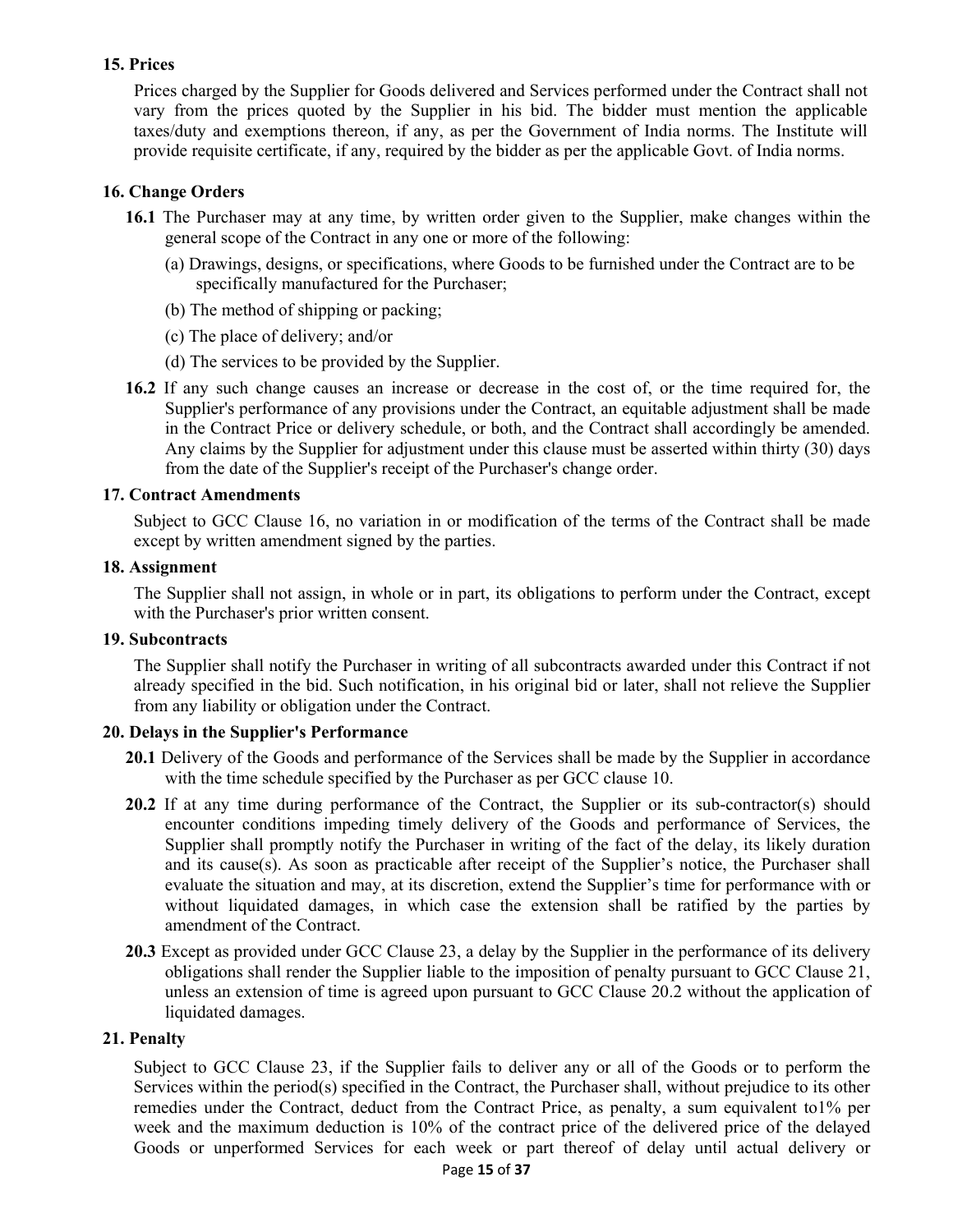performance. Once the maximum is reached, the Purchaser may consider termination of the Contract pursuant to GCC Clause 22.

### **22. Termination for Default**

- **22.1** The Purchaser may, without prejudice to any other remedy for breach of contract, by written notice of default sent to the Supplier, terminate the Contract in whole or part:
	- (a) If the Supplier fails to deliver any or all of the Goods within the period(s) specified in the purchase order, or within any extension thereof granted by the Purchaser pursuant to GCC Clause 20; or
	- (b) If the Supplier fails to perform any other obligation(s) under the Contract.
	- (c) If the Supplier, in the judgment of the Purchaser has engaged in corrupt or fraudulent practices in competing for or in executing the Contract.

'For the purpose of this Clause:

"Corrupt practice" means the offering, giving, receiving or soliciting of any thing of value to influence the action of a public official in the procurement process or in contract execution.

"Fraudulent practice: a misrepresentation of facts in order to influence a procurement process or the execution of a contract to the detriment of the Borrower, and includes collusive practice among Bidders (prior to or after bid submission) designed to establish bid prices at artificial non-competitive levels and to deprive the Borrower of the benefits of free and open competition;"

**22.2** In the event the Purchaser terminates the Contract in whole or in part, pursuant to GCC Clause 22.1, the Purchaser may procure, upon such terms and in such manner as it deems appropriate, Goods or Services similar to those undelivered, and the Supplier shall be liable to the Purchaser for any excess costs for such similar Goods or Services. However, the Supplier shall continue the performance of the Contract to the extent not terminated.

### **23. Force Majeure**

- **23.1** Notwithstanding the provisions of GCC Clauses 20 & 21, the Supplier shall not be liable for imposition of liquidated damages or termination for default, if and to the extent that, its delay in performance or other failure to perform its obligations under the Contract is the result of an event of Force Majeure.
- **23.2** For purposes of this Clause, "Force Majeure" means an event beyond the control of the Supplier and not involving the Supplier's fault or negligence and not foreseeable. Such events may include, but are not limited to, acts of the Purchaser either in its sovereign or contractual capacity, wars or revolutions, fires, floods, epidemics, quarantine restrictions and freight embargoes.
- **23.3** If a Force Majeure situation arises, the Supplier shall promptly notify the Purchaser in writing of such conditions and the cause thereof. Unless otherwise directed by the Purchaser in writing, the Supplier shall continue to perform its obligations under the Contract as far as is reasonably practical, and shall seek all reasonable alternative means for performance not prevented by the Force Majeure event.

### **24. Termination for Insolvency**

The Purchaser may at any time terminate the Contract by giving written notice to the Supplier, if the Supplier becomes bankrupt or otherwise insolvent. In this event, termination will be without Compensation to the Supplier provided that such termination will not prejudice or affect any right of action or remedy, which has accrued or will accrue thereafter to the Purchaser.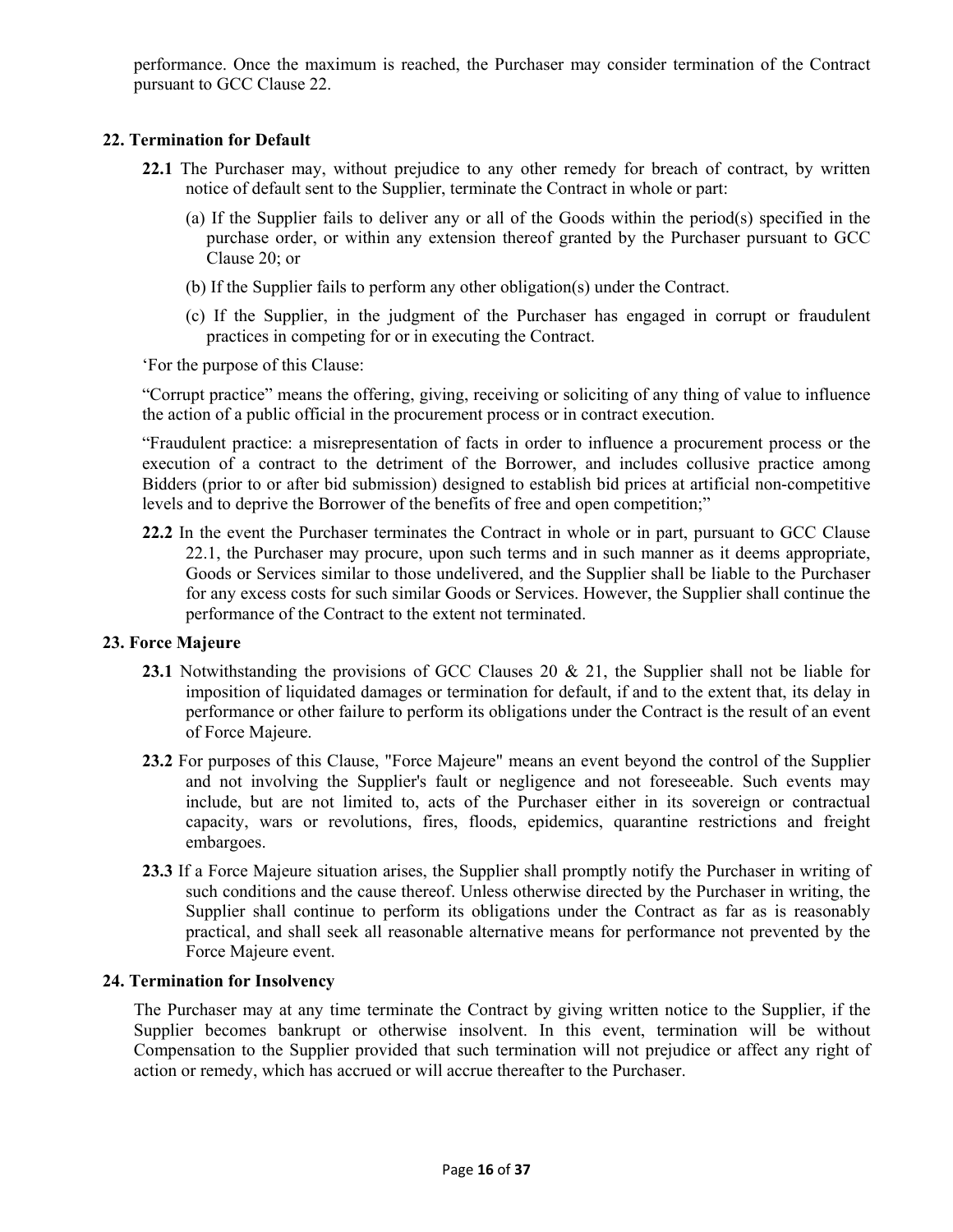### **25. Termination for Convenience**

- **25.1** The Purchaser, by written notice sent to the Supplier, may terminate the Contract, in whole or in part, at any time for its convenience. The notice of termination shall specify that termination is for the Purchaser's convenience, the extent to which performance of the Supplier under the Contract is terminated, and the date upon which such termination becomes effective.
- **25.2** The Goods that are complete and ready for shipment within 30 days after the Supplier's receipt of notice of termination shall be accepted by the Purchaser at the Contract terms and prices.

### **26. Resolution of Disputes**

- **26.1** The Purchaser and the supplier shall make every effort to resolve amicably by direct informal negotiation any disagreement or dispute arising between them under or in connection with the Contract.
- **26.2** If, after thirty (30) days from the commencement of such informal negotiations, the Purchaser and the Supplier have been unable to resolve amicably a Contract dispute, either party may require that the dispute be referred for resolution to the formal mechanisms as specified below. These mechanisms may include, but are not limited to, conciliation mediated by a third party, adjudication in an agreed national or international forum, and national or international arbitration.
- **26.3** In case of Dispute or difference arising between the Purchaser and a supplier relating to any matter arising out of or connected with this agreement, such disputes or difference shall be settled in accordance with the Arbitration and Conciliation Act, 1996 as amended from time to time.

### **27. Governing Language**

The contract shall be written in English language. Subject to GCC Clause 28, English language version of the Contract shall govern its interpretation. All correspondence and other documents pertaining to the Contract which are exchanged by the parties shall be written in the same language.

### **28. Applicable Law**

- **28.1** The contract shall be governed by the Law of Contract for the time being in force.
- **28.2** Irrespective of the place of delivery, the place of performance or place of payment under the contract, the contract shall be deemed to have been made at the place from which the acceptance of tender has been issued.
- **28.3** Jurisdiction of Courts: The courts of the place from where the acceptance of tender has been issued shall alone have jurisdiction to decide any dispute arising out of or in respect of this contract.
- **28.4** One month notice will be given by either party for termination of Contract during the tenure of Contract for breach of Clause or otherwise.

### **29. Taxes and Duties**

Suppliers shall be entirely responsible for all taxes, duties, license fees, road permits, etc., incurred until delivery of the contracted Goods to the Purchaser.

### **30. Performance Security:**

- (i) Successful bidder have to furnish 3 **%** of the order value as a performance security in the shape of Fixed Deposit Receipt / Bank Guarantee in favour of the Registrar, Indian Institute of Technology (BHU) valid for a period of 60 days beyond the end of all warranty period / obligations. Fixed Deposit Receipt / Bank Guarantee should be issued from a schedule bank in India.
- (ii) Earnest Money Deposit will be refunded to the successful bidder on receipt of Performance Security.

### **31. Supplier Integrity**

The Supplier is responsible for and obliged to conduct all contracted activities in accordance with the Contract using state of the art methods and economic principles and exercising all means available to achieve the performance specified in the contract.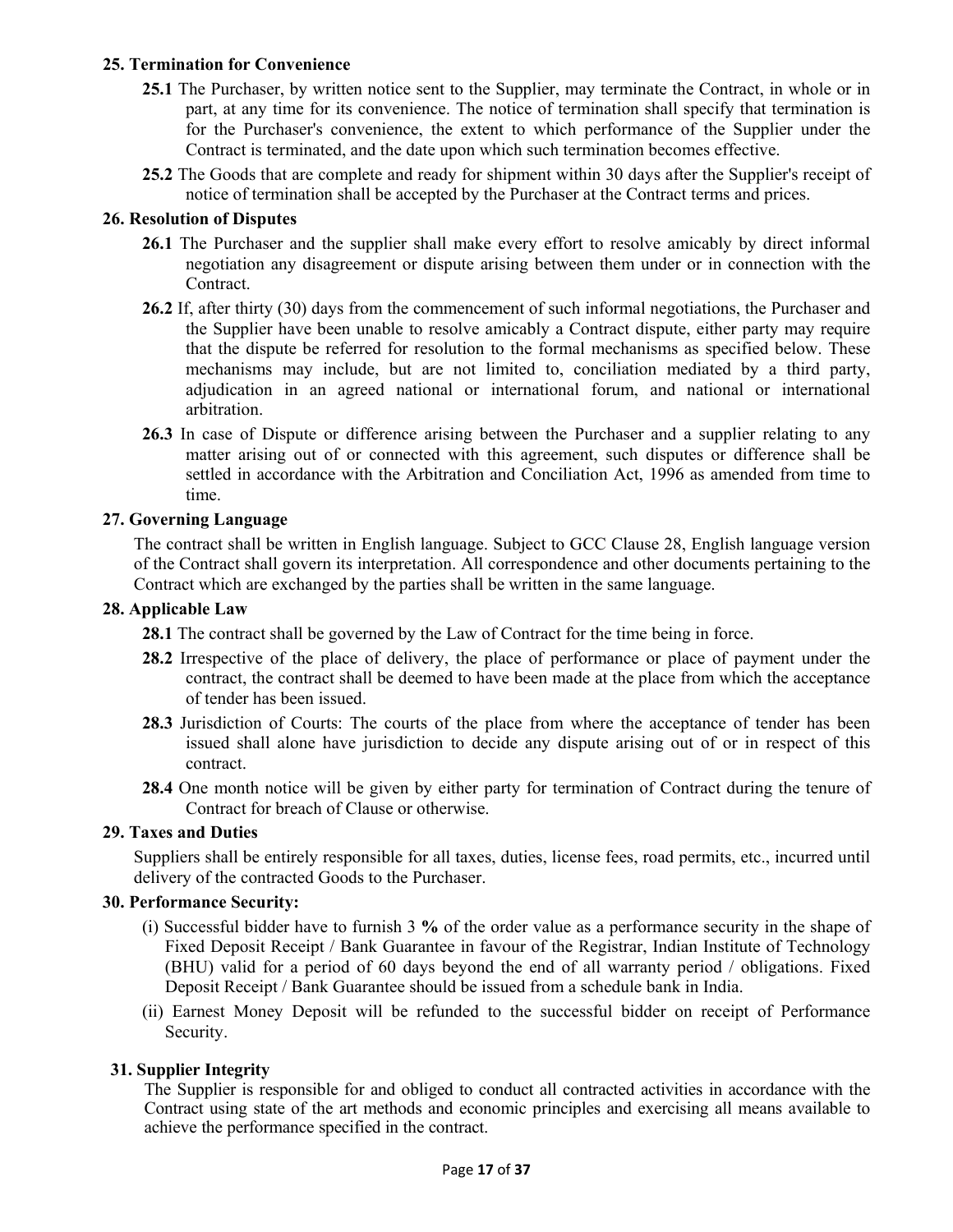### **The Institute Reserves The Right To:**

- **1.** Increase or decrease the quantity of the item(s) as per requirement subject to variation of maximum of 25% only.
- **2.** Reject the quotation in absence of not furnishing the documentary evidence in respect of Trade Tax Registration (G.S.T), Income Tax and Trade Tax clearance certificates together with the performance of supplies in various branches/institutions.
- **3.** Reject the quotation in the event of non-furnishing the authentic documentary evidence in respect of Testing reports / Performance report of the concerned Govt. Organization / Institutions about the products being manufactured and marketed. The performance test of the product can be conducted at Institute level also for which charge will have to be borne by the suppliers.
- **4.** Reject the supplies already made, if not found up to the mark. Thorough checking may be adopted to test the correctness of the supply. In such an event further action may call to conform or discard the supply.
- **5.** To reject any addition/alteration in respect of local dealerships intimated by the Principals after consideration of the case by the committee appointed by the Institute for the purpose.
- **6.** Cancel this Tender at any point of time without assigning any reason thereof.
- **7.** The Institute also reserves the right to reject the bid of any participated bidder
- **8.** The Purchaser may, without prejudice to any other remedy for breach of contract, by written notice of default sent to the Supplier, terminate the Contract in whole or part:
	- (a) If the Supplier fails to deliver any or all of the Goods within the period(s) specified in the purchase order, or within any extension thereof granted by the Purchaser.
	- (b) If the Supplier fails to perform any other obligation(s) under the Contract.
	- (c) If the Supplier, in the judgment of the Purchaser has engaged in corrupt or fraudulent practices in competing for or in executing the Contract.
- **9.** To reject any or all the offers without assigning any reasons thereof.
- **10.** All disputes are subject to *"Varanasi Jurisdiction"* only.
- **11.** The decisions of the Institute in all respect shall be final and binding on all.
- **12.** The Institute reserves the right to ask the successful bidder to produce all the original documents submitted alongwith the bids for verification at any point of time. During the verification of the document, if it is found that the bidder has concealed/falsified/fabricated any information, the bid and/or purchase order will be cancelled and EMD and/or performance security will be forfeited and action including blacklisting will be taken against the bidder as per norms of the Institute.
- **13.** Please ensure that your offer is complete in all respect as no further clarifications shall be sought from you and reaches us within the last date mentioned above. **The Institute shall not be responsible for any delay etc.**

 *...........................* 

 *Indian Institute of Technology,* 

 *(Banaras Hindu University)* 

NOTE: 1- *While arranging the Tender Documents, check list should be placed on TOP.*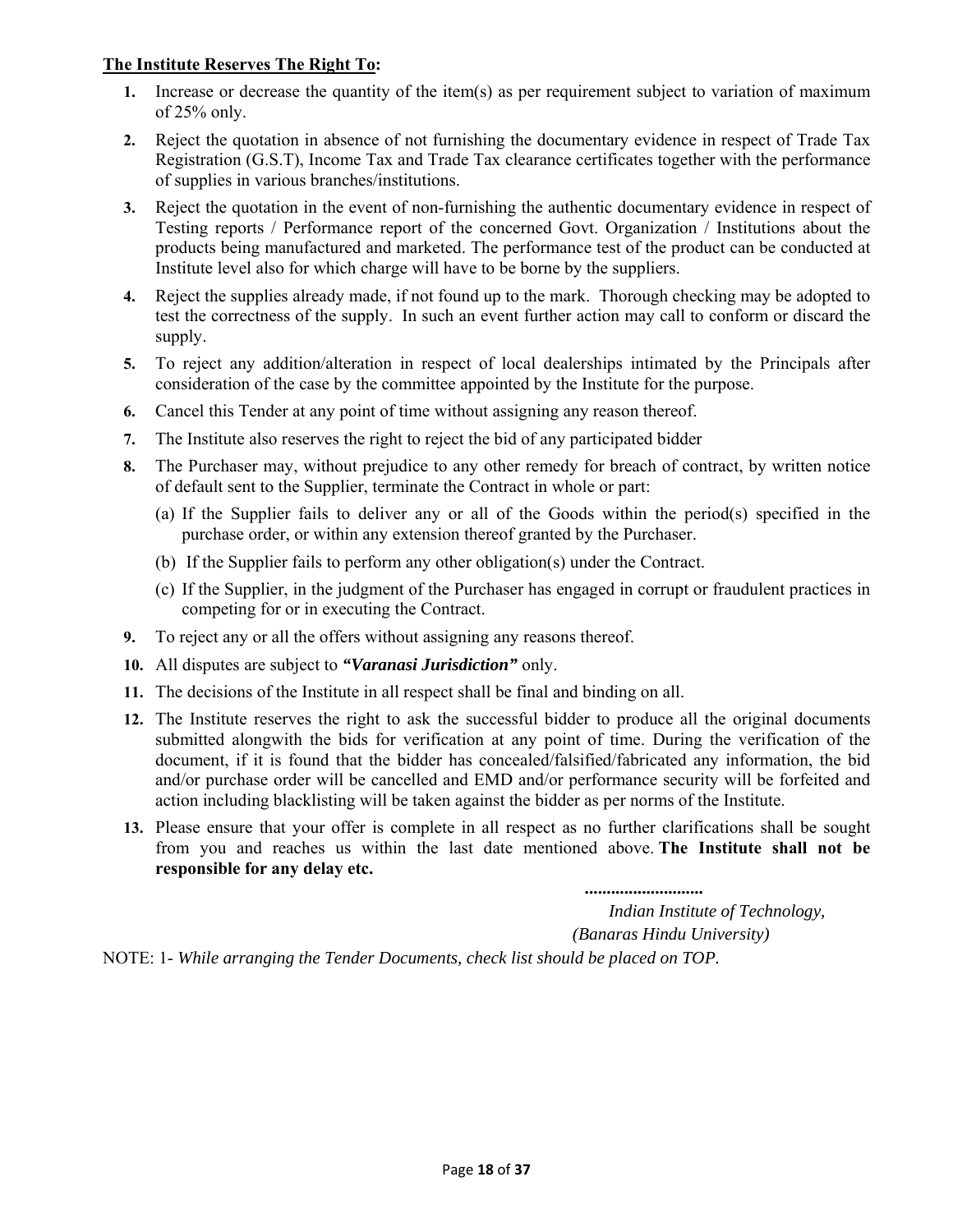# **SECTION 4 : SPECIAL CONDITIONS OF CONTRACT**

*(to be defined by the Purchaser as per the requirement)* 

### **1. Essential Pre Bid Criteria, if any**

Bidder Qualification Criteria (to be supported with documentary credentials)

- 1. The bidder should be an OEM/Authorized partner of the OEM and a Letter of Authorization from the OEM (with name, designation and contact of the issuer) to be submitted by the bidder along with the Bid.
- 2. The bidder should have successfully provided at least 100 Units of similar or better laptop at any central government organization in any of the last 5 years. Order copy/ completion certificate to be enclosed as proof.
- 3. BOM of the hardware / software components should be fully validated and supported by the OEM.
- 4. Bidder should have ISO 9001: 2015 registration.
- 5. OEM should have a dedicated service centre in Varanasi.
- 6. Bidder to provide Dedicated Service Engineer at IIT-BHU campus for Warranty duration.

### **NOTE: THE BID OF THOSE BIDDERS WHO FAILS TO COMPLY THE ABOVE ESSENTIAL CRITERIA WILL NOT BE CONSIDERED FOR TECHNICAL EVALUATION.**

### **2. Documents Comprising the Bid**

The tender/Bid shall be submitted online in two part, viz., Technical Bid and Commercial Bid.

### **I. Technical Bid**

The following documents are to be scanned and uploaded as part of the Technical Bid as per the tender document:

- (a) Scanned copy of Tender Forms (Techno Commercial Un-Priced Bid), Declaration, Bidder's Information Form, and Tender Acceptance Letter;
- (b) Scanned copy of proof for submission of Tender Document Fee/ Earnest Money Deposit/Exemption Certificate, if any etc.;
- (c) Scanned copy of written confirmation authorizing the signatory of the Bid to commit the Bidder;
- (d) Scanned copy of quoted product brochure
- (e) Scanned copy of completely filled Annexure III with supporting documents
- (f) Scanned copy of Technical Bid and essential Pre-bid Details, if any.
	- i. Scanned copy of documentary evidence establishing the Bidder's qualifications to perform the contract if its bid is accepted and the Bidder's eligibility to bid;
	- ii. Scanned copy of documentary evidence, that the Goods and Related Services to be supplied by the Bidder are of eligible origin and conform to the Bidding Documents, and
- (g) Scanned copy of Checklist, compliance of Essential pre-bid criteria and Technical Compliance Sheet (Annexure II) and any other document required as per the tender;

### **II. Commercial Bid**

The commercial bid comprises of:

- (i) Scanned copy of Tender Form (Price Bid)
- (ii) Price bid in the form of **.xls format** and to be uploaded in .xls& duly signed in .pdf format.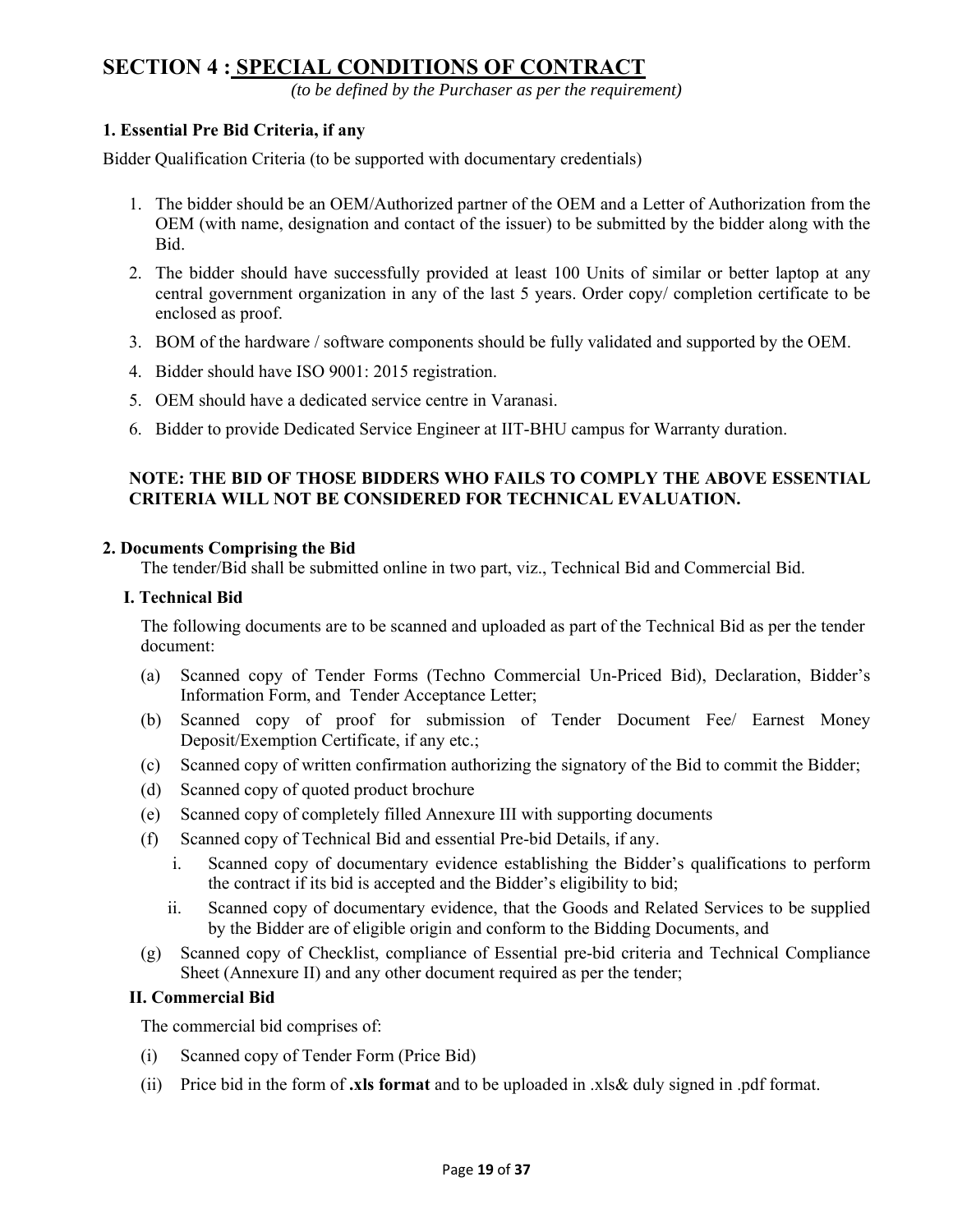The Price bid format is provided as .xls format along with this Tender Document at http://eprocure.gov.in/eprocure/app. Bidders are advised to download this .xls format and quote their offer/rates in the prescribed column.

In addition to the above requirements, bids submitted by a Joint Venture, shall include a copy of the Joint Venture Agreement entered into by all members. Alternatively, a letter of intent to execute a Joint Venture Agreement in the event of a successful bid shall be signed by all members and submitted with the bid, together with a copy of the proposed Agreement, there to.

The Bidder shall furnish in the Tender Forms information on commissions and gratuities, if any, paid or to be paid to agents or any other party relating to this Bid.

### **3. Installation & Demonstration**

The supplier is required to done the installation and demonstration of the equipment within…………of the arrival of materials at the IIT (BHU) site of installation, otherwise the penalty clause will be the same as per the supply of materials.

In case of any mishappening/damagetoequipmentandsuppliesduringthecarriageofsuppliesfrom the origin of equipment to the installation site, the supplier has to replace it with new equipment/supplies immediately at his own risk. Supplier will settle his claim with the insurance company as per his convenience.IIT (BHU) will not be liable to any type of losses in any form.

### **4. Application Specialist**

The Tenderer should mention in the Techno-Commercial bid the availability and names of Application Specialist and service Engineers in the nearest regional office.

### **5. Spares**

The Supplier is required to provide state availability of spares for ten years, if required.

### **6. Training of Personnel**

The supplier shall be required to undertake to provide the technical training to the personnel involved in the use of the equipment at the Institute premises, immediately after completing the installation of the equipment at the supplier's cost.

### **7. Manuals/Documents**

1 set of hard copy and 1 set of soft copy in English (preferred as following).

- i. Operating manual
- ii. Servicing & Maintenance manual
- iii. Spare parts list with source of supply and prices
- iv. Pre-installation requirements.

### **8. Services**

Vendor must submit Factory Acceptance Test procedure supported with relevant printed literature and certificates.

- **9.** The Tender document should also indicate what kind of service/maintenance is required for the system. Whether this service has to be carried out by a company engineer or it can be carried by trained service personnel within India. The frequency of visit and the charges should be mentioned.
- **10.** The Tender should be enclosed with proper certifications like **Authorization Certificate** and **Proprietary Certificate (**in case of Proprietary items).
- **11.** Pre-installation site preparation/inspection requirements to be indicated and specified along with the bid.
- **12.** Bid should include FOR IIT(BHU), Varanasi prices. The Institute will provide requisite certificate, if any, required by the bidder as per the applicable Govt. of India norms.
- **13.** The vendor to provide compliance statement with respect to each technical specification in the tender document duly supported by the manufacturer's literature. Any other claim will not be accepted and may lead to rejection of the bid.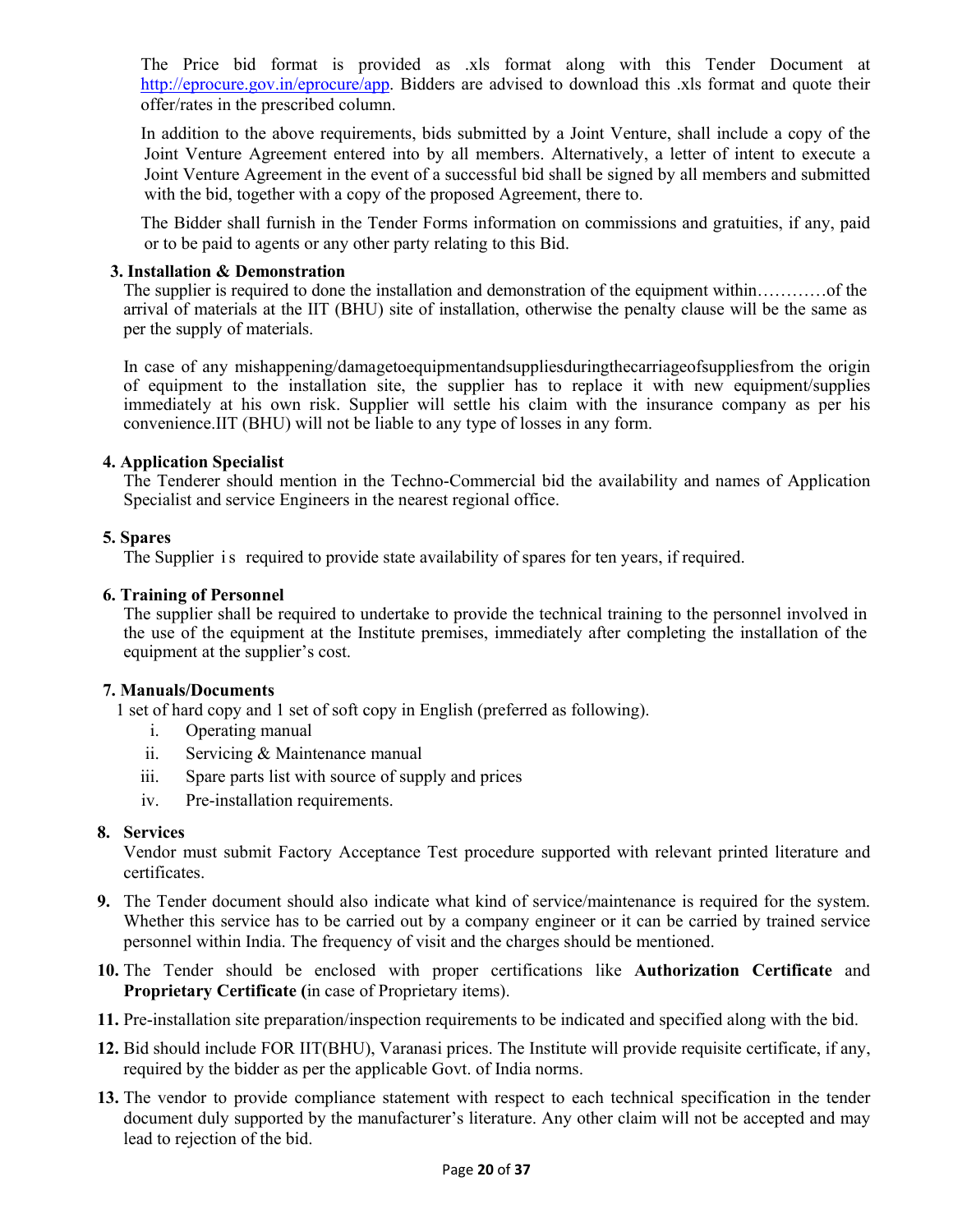- **14.** Printed literature in support of compliance to the prescribed specifications is to be submitted.
- **15.** Compliance report needs to be submitted as a part of the technical bid.
- **16. Exemption is allowed from payment of Tender fees and EMD as per Government of India norms against submission of currently valid certificate specifically for the item(s) proposed to be procured through this Tender.**

### **IMPORTANT NOTE:**

- 1. Non-compliance of tender terms, non-uploading of required documents, lack of clarity of the specifications, contradiction between bidder specifications and supporting literature etc. may lead to rejection of the bid.
- 2. In the tender, either the Indian agent on behalf of the Principal/OEM or Principal/OEM itself can bid but both cannot bid simultaneously for the same item/product in the same tender.
- 3. If an agent submits bid on behalf of the Principal/OEM, the same agent shall not submit a bid on behalf of another Principal/OEM in the same tender for the same item/product.

**All documents in support of above essential pre-bid criteria shall be scanned and uploaded under cover 1**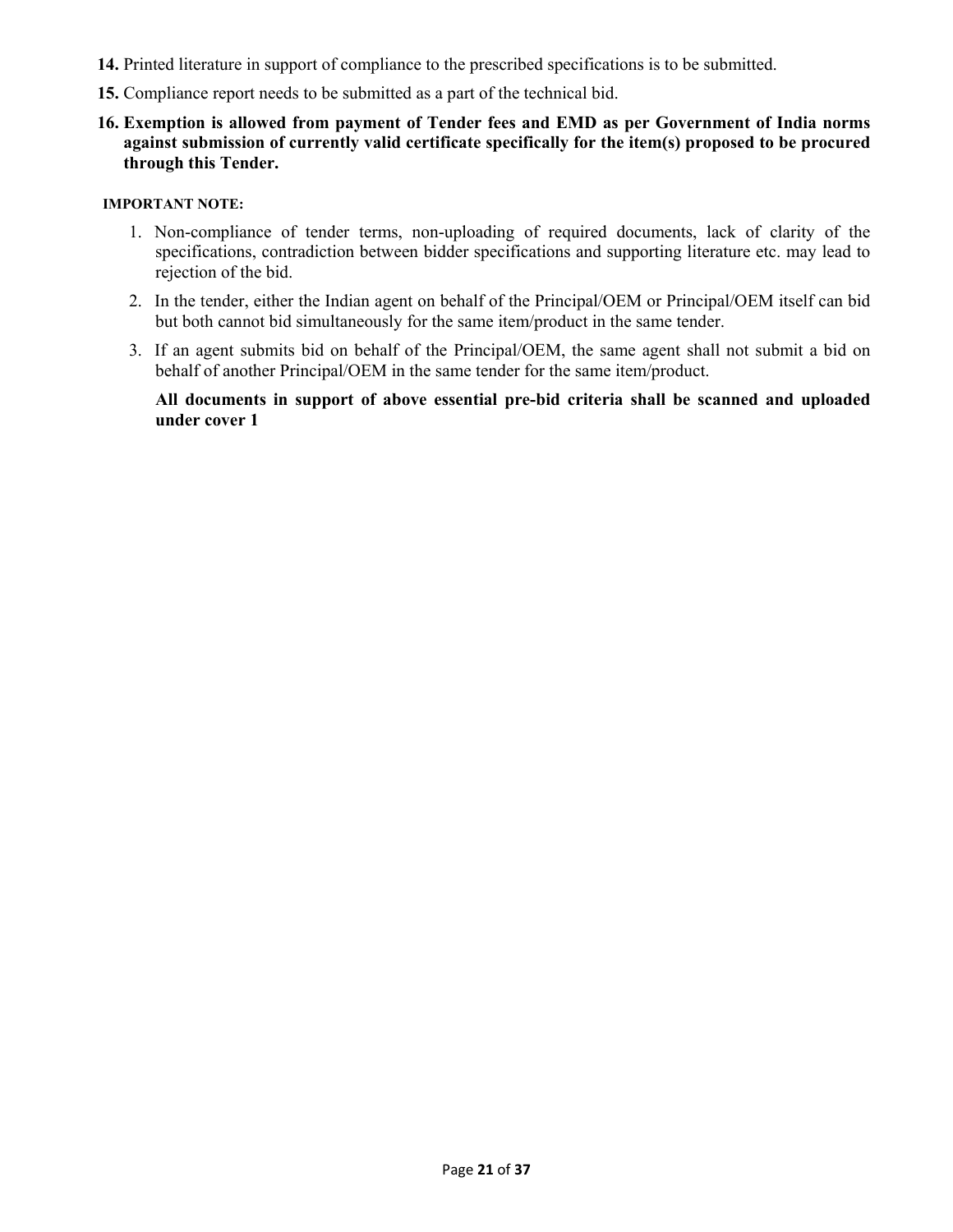# **SECTION 5 : CHECKLIST FOR BID/TENDER SUBMISSION**

# **(The following check-list must be filled in and submitted with the bid documents)**

| Sl.<br>No.       | <b>Particulars</b>                                                                                                                                                                             | Yes/No |
|------------------|------------------------------------------------------------------------------------------------------------------------------------------------------------------------------------------------|--------|
| $\mathbf{1}$     | Have you attached the techno commercial unpriced bid form duly filled in<br>appropriately?                                                                                                     |        |
| $\overline{2}$   | Have you attached a copy of the last audited balance sheet of your firm                                                                                                                        |        |
| 3                | Have you attached the details of the income tax clearance certificate, proof of<br>manufacturing unit/ dealership letter/ general order suppliers and copy of GST<br>registration certificate? |        |
| $\overline{4}$   | Have you executed the similar nature of work in last 5 year in IITs/NITs/Govt.<br>Office/PSU/University/Autonomous Body                                                                        |        |
| 5                | Have you attached the copies of relevant work orders from Govt. Depts. / PSUs and<br>Central Autonomous Bodies in prescribed Format?                                                           |        |
| 6                | EMD: Have you submitted EMD asked for.                                                                                                                                                         |        |
| $\overline{7}$   | Have you submitted samples of all items indicated in the respective schedule of<br>requirements at the address of tender inviting authority within due date.                                   |        |
| 8                | Have you enclosed the schedule of requirement indicating the make offered without<br>indicating the pricing components along with the techno commercial unpriced bid?                          |        |
| 9                | Have you submitted the bids both techno commercial unpriced and priced bid separately<br>for each tender?                                                                                      |        |
| 10               | Have you enclosed the statement of deviations from financial terms and conditions, if<br>any?                                                                                                  |        |
| 11               | Have you submitted the Technical Compliance Sheet?                                                                                                                                             |        |
| 12               | Have you attached Manufacturer's Authorization certificate for this Tender?                                                                                                                    |        |
| 13               | Have you attached the Declaration on the letter pad of Bidder?                                                                                                                                 |        |
| 14               | Have you attached the compliance of Pre-qualification criteria?                                                                                                                                |        |
| 15               | Have you attached the signed Tender acceptance letter?                                                                                                                                         |        |
| <b>Price Bid</b> |                                                                                                                                                                                                |        |
| $\mathbf{1}$     | Have you signed and attached the priced bid form?                                                                                                                                              |        |
| $\overline{2}$   | Have you attached the schedule of requirements duly priced i.eBoQ in both .XLS and<br>PDF format                                                                                               |        |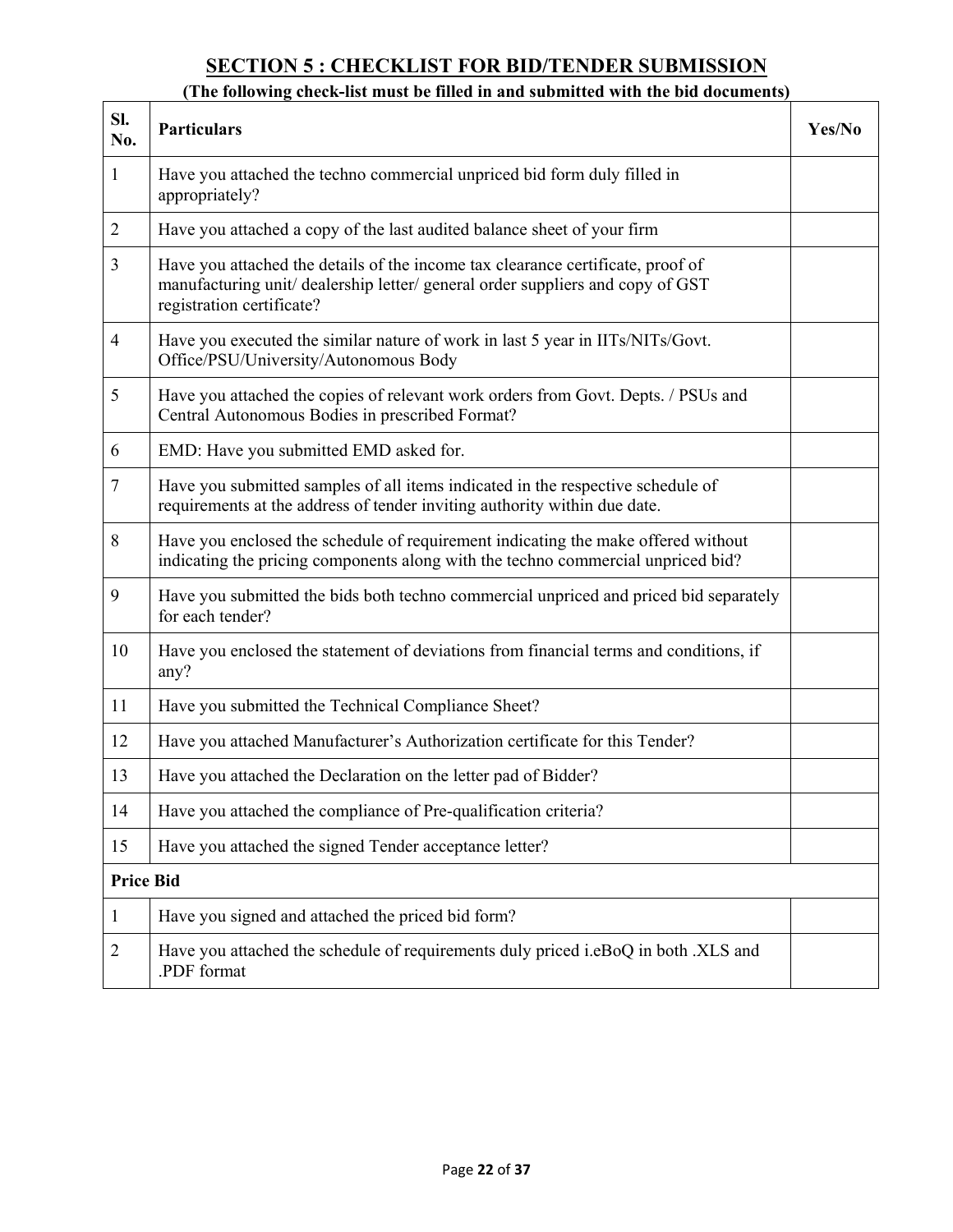# **Compliance Sheet of Essential Pre Bid Criteria**

| SI. | <b>Essential Pre Bid Criteria</b>                                                                                                                                                                                                | Compliance |
|-----|----------------------------------------------------------------------------------------------------------------------------------------------------------------------------------------------------------------------------------|------------|
| No. |                                                                                                                                                                                                                                  |            |
| 1.  | The bidder should be an OEM/Authorized partner of the OEM and a Letter of<br>Authorization from the OEM (with name, designation and contact of the issuer) to<br>be submitted by the bidder along with the Bid.                  |            |
| 2.  | The bidder should have successfully provided at least 100 Units of similar or better<br>laptop at any central government organization in any of the last 5 years. Order copy/<br>completion certificate to be enclosed as proof. |            |
| 3.  | BOM of the hardware / software components should be fully validated and<br>supported by the OEM.                                                                                                                                 |            |
| 4.  | Bidder should have ISO 9001: 2015 registration.                                                                                                                                                                                  |            |
| 5.  | OEM should have a dedicated service centre in Varanasi.                                                                                                                                                                          |            |
| 6.  | Bidder to provide Dedicated Service Engineer at IIT-BHU campus for Warranty<br>duration.                                                                                                                                         |            |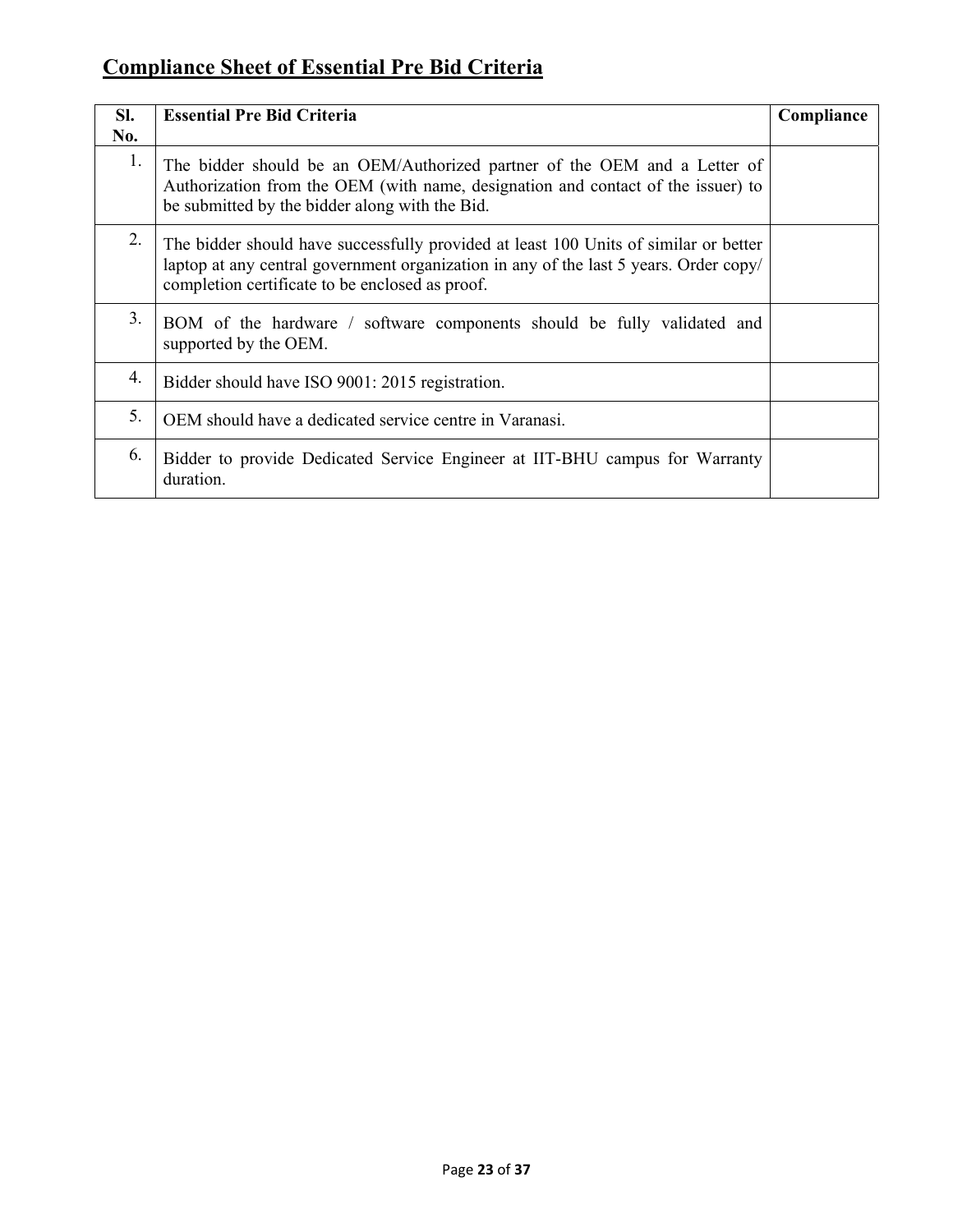### **SECTION 6**

### **DECLARATION**

*(On the letter head of the firm submitting the bid)*

- **1.** I, ------------------------------------------------- Son /Daughter of Shri--------------------------------------------- -------------------------------------------------------- Proprietor/ Partner/ CEO /MD/ Director/ Authorized Signatory of M/s. ------------------------------------------------------ am competent to sign this declaration and execute this tender document.
- **2.** I have carefully read and understood all the terms and conditions of the tender and hereby convey my acceptance of the same.
- **3.** The information/ documents furnished along with the above application are true and authentic to the best of my knowledge and belief.
- **4.** I/ we/ am are well aware of the fact that furnishing of any false information/ fabricated document would lead to rejection of my tender at any stage besides liabilities towards prosecution under appropriate law.
- **5.** Each page of the tender document and papers submitted by my Company is authenticated, sealed and signed, and I take full responsibility for the entire documents submitted.
- **6.** This is certified that our organization has been authorized (Copy attached) by the OEM to participate in Tender. We further certified that our organization meets all the conditions of eligibility criteria laid down in this tender document. Moreover, OEM has agreed to support on regular basis with technology / product updates and extend support for the warranty.
- **7.** The prices quoted in the price bids are subsidized due to academic discount given to IIT (BHU), Varanasi.
- **8.** We, further specifically certify that our organization has not been Black Listed/De Listed or put to any Holiday by any Institutional Agency/Govt. Department/Public Sector Undertaking in the last three years.

--------------------------------------------- Signature of the Authorized Person

Date: ----------------------------- Full Name -------------------------

Place: ---------------------------- Company Address with Seal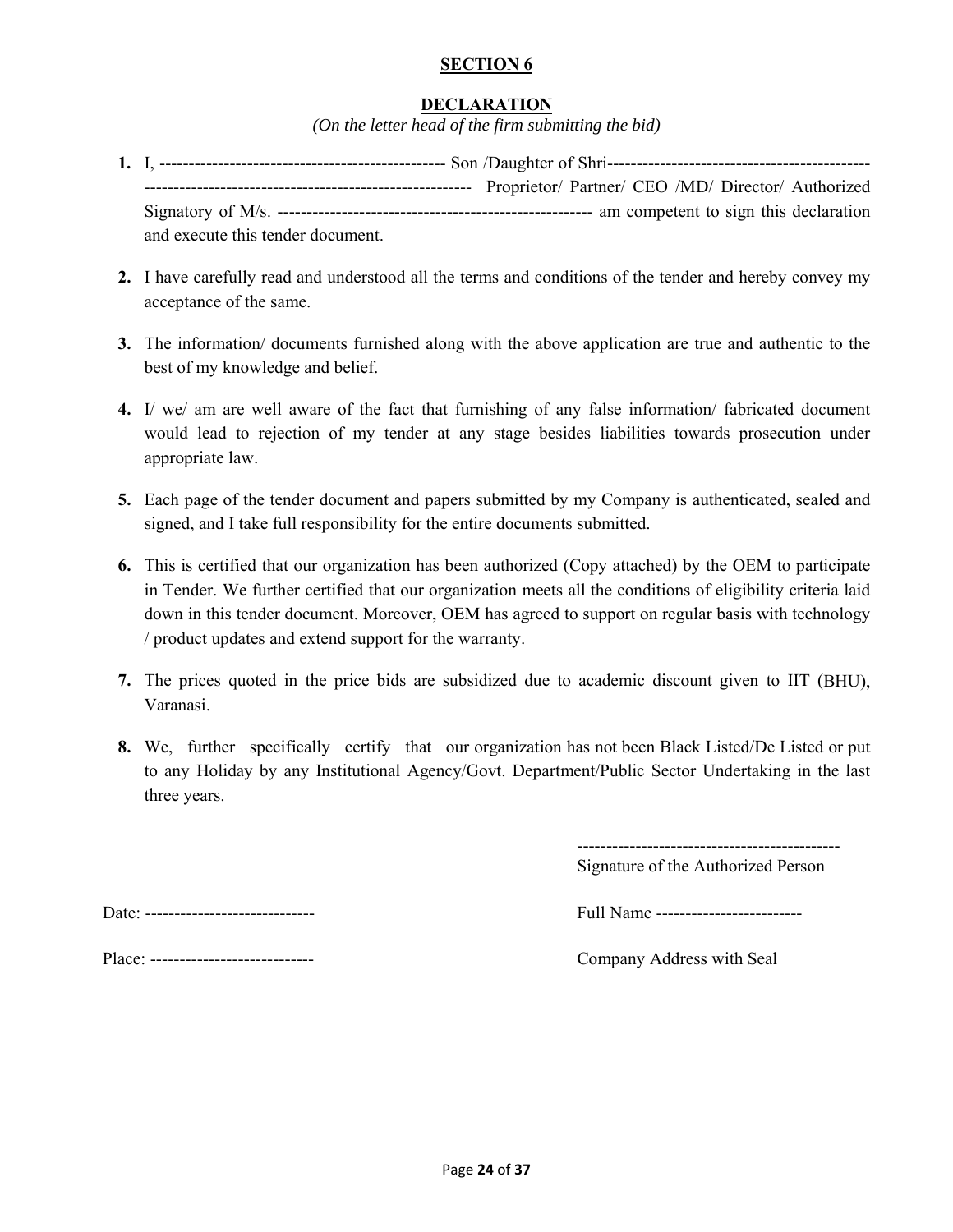# **SECTION 7**

### **TENDER FORM**

### **(Techno commercial un-priced Bid)**

*(On the letter head of the firm submitting the bid)* 

| To  |                                                                                                                                                                                                                                                                                                                                                                                                                                                                                                                                                                                                                                                                                                       |
|-----|-------------------------------------------------------------------------------------------------------------------------------------------------------------------------------------------------------------------------------------------------------------------------------------------------------------------------------------------------------------------------------------------------------------------------------------------------------------------------------------------------------------------------------------------------------------------------------------------------------------------------------------------------------------------------------------------------------|
|     | $The _______$                                                                                                                                                                                                                                                                                                                                                                                                                                                                                                                                                                                                                                                                                         |
|     | Dear Sir,                                                                                                                                                                                                                                                                                                                                                                                                                                                                                                                                                                                                                                                                                             |
| 1.  | I/We have examined and have no reservations to the Bidding Documents, including Addenda issued in<br>accordance with Instructions to Bidders;                                                                                                                                                                                                                                                                                                                                                                                                                                                                                                                                                         |
| 2.  | I/We meet the eligibility requirements and have no conflict of interest;                                                                                                                                                                                                                                                                                                                                                                                                                                                                                                                                                                                                                              |
| 3.  | I/We have not been suspended nor declared ineligible in India;                                                                                                                                                                                                                                                                                                                                                                                                                                                                                                                                                                                                                                        |
| 4.  | I/We offer to supply in conformity with the Bidding Documents and in accordance with the Delivery<br>Schedules specified in the Schedule of Requirements the following Goods: <i>[insert a brief description</i><br>of the Goods and Related Services];                                                                                                                                                                                                                                                                                                                                                                                                                                               |
| 5.  | I/We offer to supply the items as listed in the schedule to this tender hereto/portion thereof as you may<br>specify in the acceptance of Tender at the price given in the said Schedule and agree to hold this offer                                                                                                                                                                                                                                                                                                                                                                                                                                                                                 |
| 6.  | I/we shall be bound by a communication of acceptance issued by you.                                                                                                                                                                                                                                                                                                                                                                                                                                                                                                                                                                                                                                   |
| 7.  | I/We have understood the Instruction to bidders and Conditions of Contract in the form as enclosed<br>with the invitation to the tender and have thoroughly examined the specifications quoted in the<br>Schedule hereto and am/are fully aware of the nature of the goods required and my/our offer is to<br>supply the goods strictly in accordance with the specifications and requirements.                                                                                                                                                                                                                                                                                                       |
| 8.  | Earnest Money in the aforementioned account of Registrar, IIT (BHU).                                                                                                                                                                                                                                                                                                                                                                                                                                                                                                                                                                                                                                  |
| 9.  | The following have been added to form part of this tender.<br>Schedule of requirements, quoting the make only duly signed and stamped.(without indicating<br>(i)<br>price)<br>(ii) Income Tax clearance certificate.<br>(iii) Copy of last audited balance sheet.<br>(iv) Copy of Valid GST registration certificate.<br>(v) Copy of similar relevant major purchase orders executed during last Three years in<br>IITs/NITs/Govt. Office/PSU/University/Autonomous Body.<br>(vi) Proof of manufacturing Unit, dealership certificate/general order suppliers.<br>(vii) Statement of deviations from financial terms $\&$ conditions, if any.<br>Any other enclosure. (Please give details)<br>(viii) |
| 10. | We undertake to execute all orders which have been placed to meet emergent requirements on priority<br>basis.                                                                                                                                                                                                                                                                                                                                                                                                                                                                                                                                                                                         |

11. Certified that the bidder is: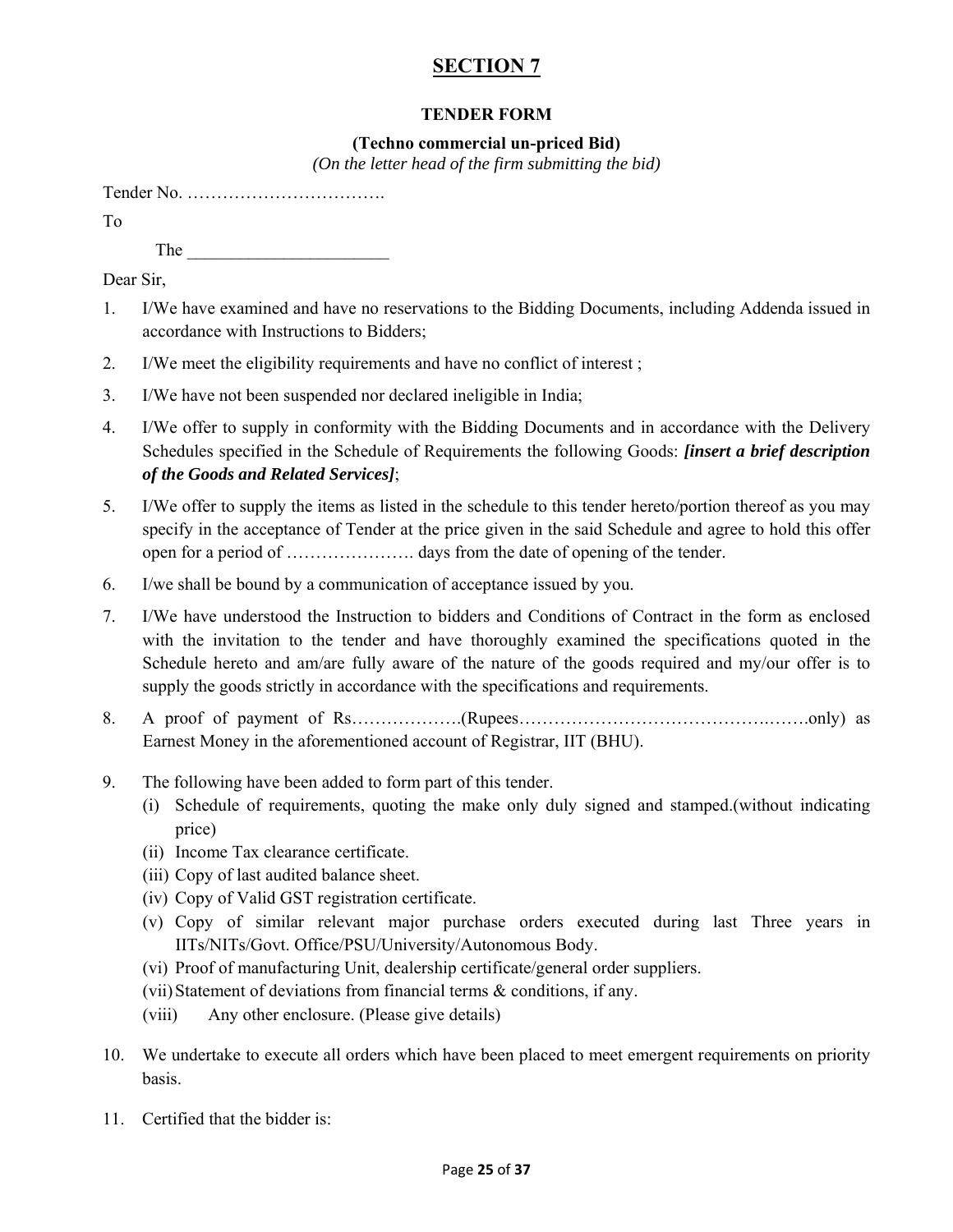(a) A sole proprietorship firm and the person signing the bid document is the sole proprietor/constituted attorney of the sole proprietor,

### **Or**

(b) A partnership firm, and the person signing the bid document is a partner of the firm and he has authority to refer to arbitration disputes concerning the business of the partnership by virtue of the partnership agreement/by virtue of general power of attorney.

### **Or**

(c) A company and the person signing the document is the constituted attorney.

### *(NOTE: Delete whatever is not applicable. All corrections/deletions should invariable be duly attested by the person authorized to sign the bid document).*

- 12. We do hereby undertake that, until a formal notification of award, this bid, together with your written acceptance thereof shall constitute a binding contract between us.
- 13. If our bid is accepted, we commit to obtain a performance security in accordance with the Bidding Documents;
- 14. We are not participating, as a Bidder or as a subcontractor, in more than one bid in this bidding process, other than alternative bids submitted;
- 15. We hereby certify that we have taken steps to ensure that no person acting for us or on our behalf will engage in any type of fraud and corruption

Name of the Bidder\* **…………………………………………**

Name of the person duly authorized to sign the Bid on behalf of the Bidder\*\* **………………..**

Title of the person signing the Bid **……………………………….**

Signature of the person named above **………………………………..**

Date signed ……………. day of **…………………….**

\* In the case of the Bid submitted by joint venture specify the name of the Joint Venture as Bidder \*\* Person signing the Bid shall have the power of attorney given by the Bidder to be attached with the Bid Schedules.

Yours faithfully,

| (Signature of bidder) |  |
|-----------------------|--|
| Dated this day of     |  |
|                       |  |
| Telephone No.:        |  |
| <b>FAX</b>            |  |
| E-mail                |  |

Company seal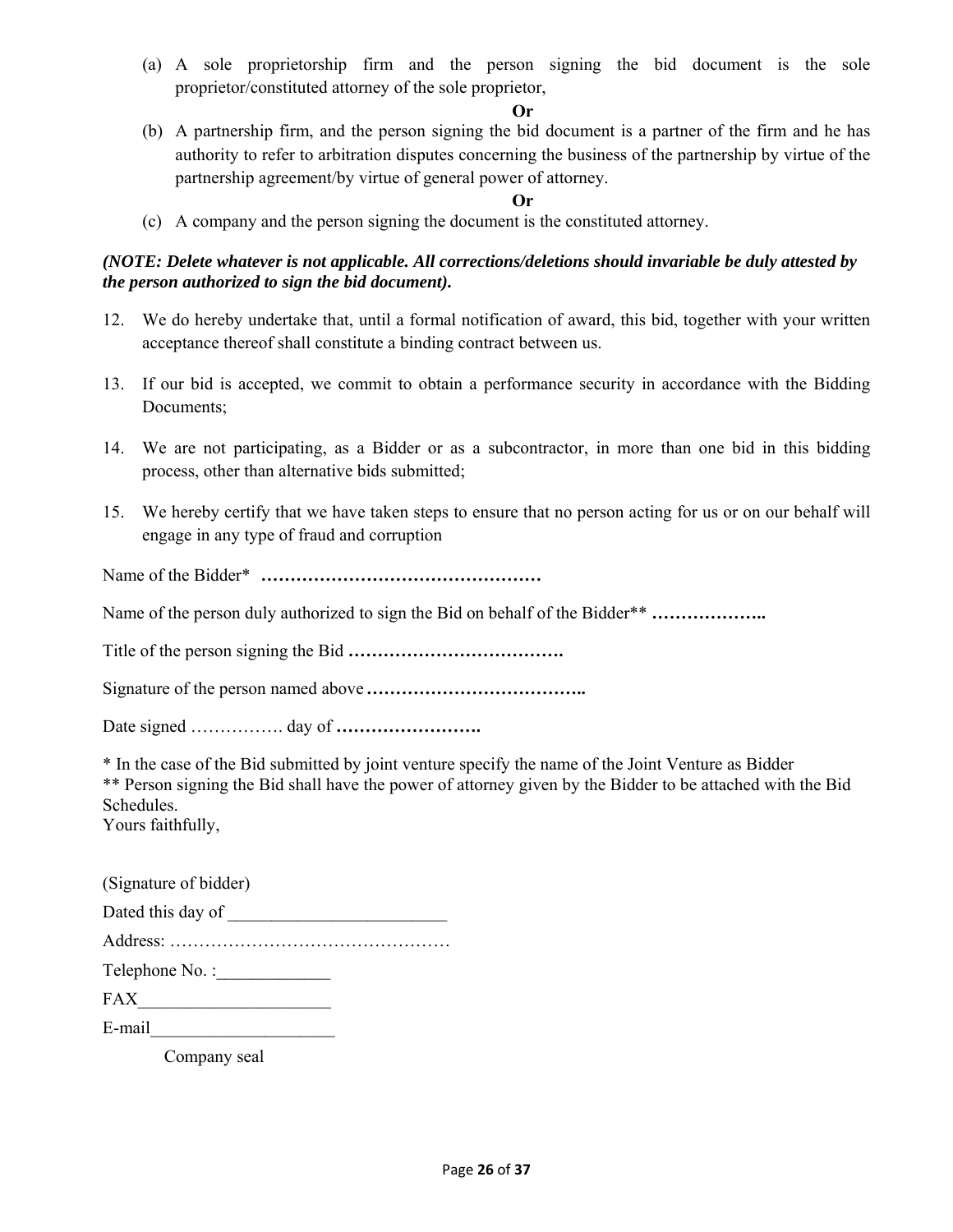### **TENDER FORM**

### **(Priced Bid)**

*(On the letter head of the firm submitting the bid document)* 

| T <sub>o</sub> |     |  |
|----------------|-----|--|
|                | The |  |
|                |     |  |
|                |     |  |
|                |     |  |
|                |     |  |

Sir,

Having examined the bidding documents and having submitted the techno commercial unpriced bid for the same, we, the undersigned, hereby submit the priced bid for supply of goods and services as per the schedule of requirements and in conformity with the said bidding documents.

- 1. We hereby offer to supply the Goods/Services at the prices and rates mentioned in the enclosed schedule of requirement.
- 2. We do hereby undertake that, in the event of acceptance of our bid, the supply of Goods/Services shall be made as stipulated in the schedule of requirement and that we shall perform all the incidental services.
- 3. The prices quoted are inclusive of all charges net CIP New Delhi/FOR IIT(BHU) Varanasi and should be mentioned clearly. We enclose herewith the complete Financial Bid as required by you. This includes:
	- a. Price Schedule (Bill of Quantity-BOQ).
	- b. Statement of deviations from financial terms and conditions.
- 4. We agree to abide by our offer for a period of 180 days from the date fixed for opening of the bid documents and that we shall remain bound by a communication of acceptance within that time.
- 5. We have carefully read and understood the terms and conditions of the bid document and we do hereby undertake to supply as per these terms and conditions. The Financial Deviations are only those mentioned in the statement of deviations from financial terms and conditions.
- 6. We have paid, or will pay the following commissions, gratuities, or fees with respect to the bidding process or execution of the Contract: **[insert complete name of each Recipient, its full address, the reason for which each commission or gratuity was paid and the amount and currency of each such commission or gratuity]**

| Name of Recipient | Address | Reason | Amount |
|-------------------|---------|--------|--------|
|                   |         |        |        |

(If none has been paid or is to be paid, indicate "none.")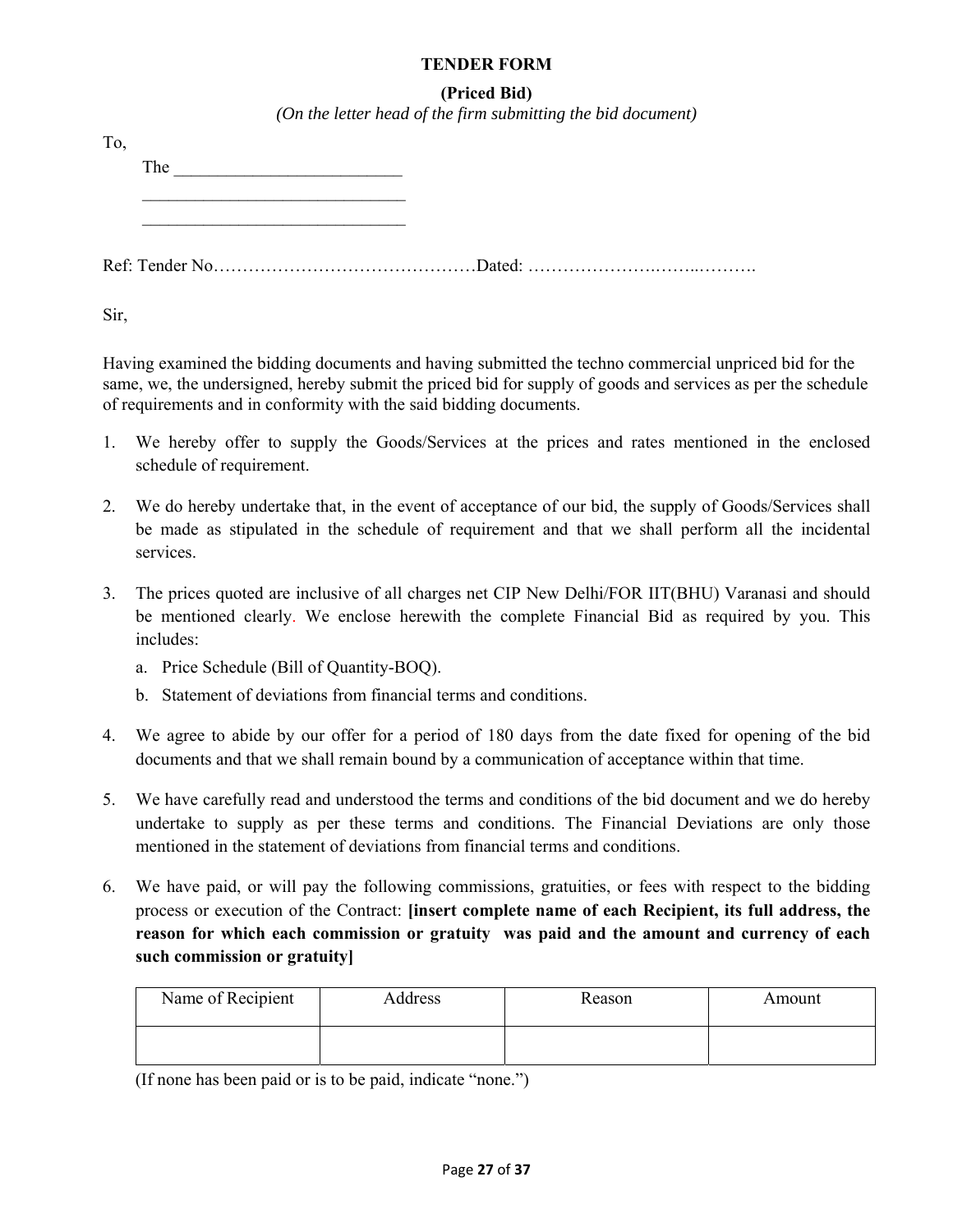- 7. We understand that this bid, together with your written acceptance thereof included in your notification of award, shall constitute a binding contract between us, until a formal contract is prepared and executed; and
- 8. We understand that you are not bound to accept the lowest evaluated bid or any other bid that you may receive.

Certified that the bidder is:

A sole proprietorship firm and the person signing the bid document is the sole proprietor/ constituted attorney of sole proprietor,

**Or** 

A partnership firm, and the person signing the bid document is a partner of the firm and he has authority to refer to arbitration disputes concerning the business of the partnership by virtue of the partnership agreement/by virtue of general power of attorney,

**Or** 

A company and the person signing the bid document is the constituted attorney. *(NOTE: Delete whatever is not applicable. All corrections/deletions should invariably be duly attested by the person authorized to sign the bid document.)* 

We do hereby undertake that, until a formal notification of award, this bid, together with your written acceptance thereof, shall constitute a binding contract between us.

| Dated this day of     |  |
|-----------------------|--|
| Signature of Bidder   |  |
| Details of enclosures |  |
| <b>Full Address:</b>  |  |
|                       |  |
|                       |  |

| Telephone No. |  |
|---------------|--|
| Mobile No. :  |  |
| Fax No.:      |  |
| E-mail:       |  |

Company Seal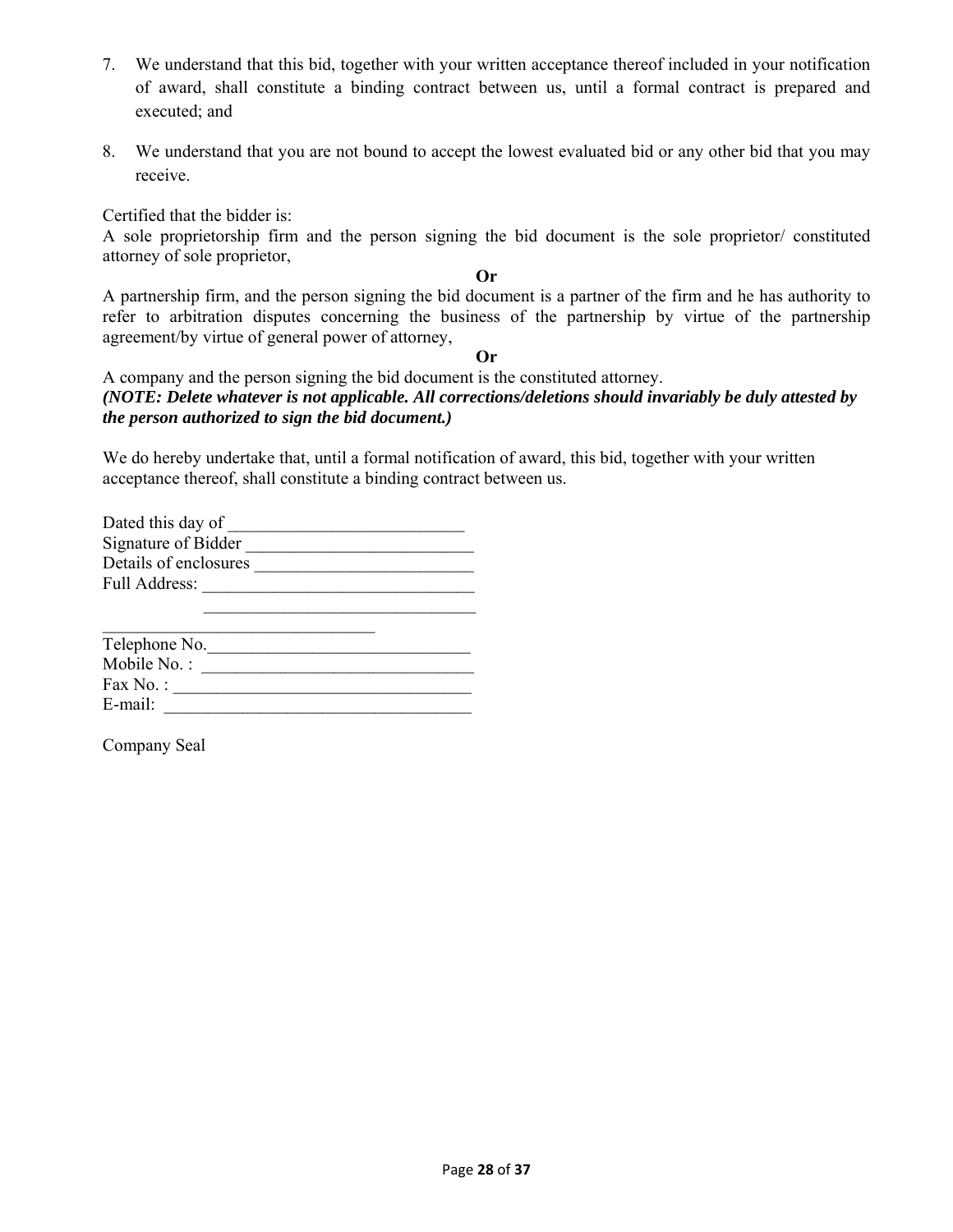### **TENDER ACCEPTANCE LETTER**

(To be given on Company Letter Head) **Date: Date:** 

 $\mathcal{L}_\text{max}$  $\mathcal{L}_\text{max}$  , where  $\mathcal{L}_\text{max}$ 

 $\mathcal{L}_\text{max}$  , where  $\mathcal{L}_\text{max}$ 

**Sub: Acceptance of Terms & Conditions of Tender. Tender Reference No.\_\_\_\_\_\_\_\_\_\_\_\_\_\_\_\_\_\_\_\_\_\_** 

**Name of Tender/ Work: -**   $\mathcal{L}_\text{max} = \mathcal{L}_\text{max} = \mathcal{L}_\text{max} = \mathcal{L}_\text{max} = \mathcal{L}_\text{max} = \mathcal{L}_\text{max} = \mathcal{L}_\text{max} = \mathcal{L}_\text{max} = \mathcal{L}_\text{max} = \mathcal{L}_\text{max} = \mathcal{L}_\text{max} = \mathcal{L}_\text{max} = \mathcal{L}_\text{max} = \mathcal{L}_\text{max} = \mathcal{L}_\text{max} = \mathcal{L}_\text{max} = \mathcal{L}_\text{max} = \mathcal{L}_\text{max} = \mathcal{$ 

Dear Sir,

1. I/We have downloaded/ obtained the tender document(s) for the above mentioned 'Tender/Work' from the web site(s) namely:

 $\mathcal{L}_\text{max} = \mathcal{L}_\text{max} = \mathcal{L}_\text{max} = \mathcal{L}_\text{max} = \mathcal{L}_\text{max} = \mathcal{L}_\text{max} = \mathcal{L}_\text{max} = \mathcal{L}_\text{max} = \mathcal{L}_\text{max} = \mathcal{L}_\text{max} = \mathcal{L}_\text{max} = \mathcal{L}_\text{max} = \mathcal{L}_\text{max} = \mathcal{L}_\text{max} = \mathcal{L}_\text{max} = \mathcal{L}_\text{max} = \mathcal{L}_\text{max} = \mathcal{L}_\text{max} = \mathcal{$  $\mathcal{L}_\text{max} = \mathcal{L}_\text{max} = \mathcal{L}_\text{max} = \mathcal{L}_\text{max} = \mathcal{L}_\text{max} = \mathcal{L}_\text{max} = \mathcal{L}_\text{max} = \mathcal{L}_\text{max} = \mathcal{L}_\text{max} = \mathcal{L}_\text{max} = \mathcal{L}_\text{max} = \mathcal{L}_\text{max} = \mathcal{L}_\text{max} = \mathcal{L}_\text{max} = \mathcal{L}_\text{max} = \mathcal{L}_\text{max} = \mathcal{L}_\text{max} = \mathcal{L}_\text{max} = \mathcal{$ 

 $\mathcal{L}_\text{max}$ 

as per your advertisement, given in the above mentioned website(s).

- 2. I/We hereby certify that I/We have read the entire terms and conditions of the tender documents from Page No. \_\_\_\_\_\_\_\_\_\_\_\_\_\_ to \_\_\_\_\_\_\_\_\_\_\_\_\_ (including all documents like section(s), schedules(s) etc.), which form part of the contract agreement and I/we shall abide hereby by the terms/conditions/ clauses contained therein.
- 3. The corrigendum(s) issued from time to time by your department/ organisation too have also been taken into consideration, while submitting this acceptance letter.
- 4. I/We hereby unconditionally accept the tender conditions of above mentioned tender document(s)/ corrigendum(s) in its totality/entirety.
- 5. In case any provisions of this tender are found violated, then your department/organisation shall without prejudice to any other right or remedy be at liberty to reject this tender/bid including the forfeiture of the full said earnest money deposit absolutely.

### **Yours faithfully,**

 **(Signature of the Bidder, with Official Seal)**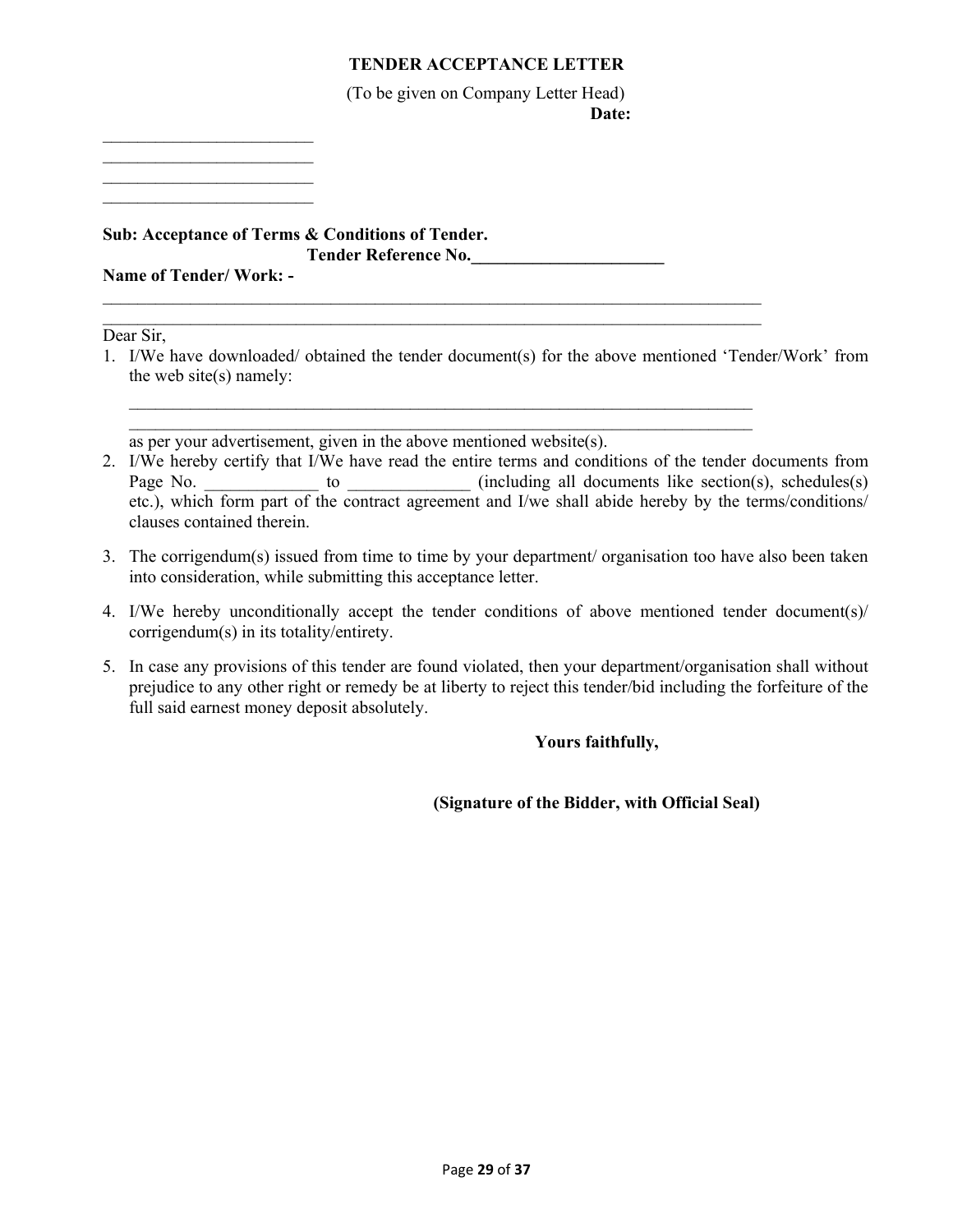### **FORMAT FOR PERFORMANCE BANK GUARANTEE (PBG)/ PERFORMANCE SECURITY**

(To be typed on Non-judicial stamp paper of the value of Indian Rupees of One Hundred)

 (TO BE ESTABLISHED THROUGH ANY OF THE NATIONALISED COMMERCIAL BANKS (WHETHER SITUATED AT VARANASI OR OUTSTATION) WITH A CLAUSE TO ENFORCE THE SAME ON THEIR LOCAL BRANCH AT VARANASI)

To, The Registrar, Indian Institute of Technology (BHU), Varanasi-221005

### **LETTER OF GUARANTEE**

WHEREAS Indian Institute of Technology (BHU), Varanasi (Buyer) has invited tender vide Tender No............................... dated............................ for purchase of ........................................................ AND WHEREAS the said tender document requires that eligible successful bidder (seller)...................................................................... wishing to supply the equipment / machinery, etc. in response thereto shall establish an irrevocable Performance Bank Guarantee in favour of "The Registrar, Indian Institute of Technology (BHU), Varanasi" in the form of Bank Guarantee for Rs................................ (3**% of the contract value**) and the Performance Bank Guarantee shall remain valid for a period of 60 (sixty) days beyond the date of completion of all contractual obligations of the seller, including warranty obligations from the date of issue of Performance Bank Guarantee and the eligible successful bidder (the seller) shall submit the same within 30 (Thirty) days from the date of Award of Contract.

NOW THIS BANK HEREBY GUARANTEES that in the event of the said bidder (seller) fails to abide by any of the conditions referred to in tender document / Award of Contract / performance of the equipment / machinery, etc. this Bank shall pay to Indian Institute of Technology (BHU), Varanasi on demand and without protest or demur Rs ........................ (Rupees......................................).

This Bank further agrees that the decision of Indian Institute of Technology (BHU), Varanasi (Buyer) as to whether the said bidder (Seller) has committed a breach of any of the conditions referred in tender document / Award of Contract shall be final and binding.

We, .................................................. (name of the Bank & branch) hereby further agree that the Guarantee herein contained shall not be affected by any change in the constitution of the bidder (Seller) and/ or Indian Institute of Technology (BHU), Varanasi (Buyer). **Notwithstanding anything contained herein:**

1. Our liability under this Bank Guarantee shall not exceed Rs. .....................……………………. (Indian Rupees ..................................... only).

2. This Bank Guarantee shall be valid up to ..........................(date) and

3. We are liable to pay the guaranteed amount or any part thereof under this bank guarantee only and only if IIT (BHU), Varanasi serve upon us a written claim or demand on or before ..........................(date). This Bank further agrees that the claims if any, against this Bank Guarantee shall be enforceable at our branch office at ........................................ situated at .............................. (Address of local branch).

Yours truly, Signature and seal of the guarantor: Name of Bank: Address: Date: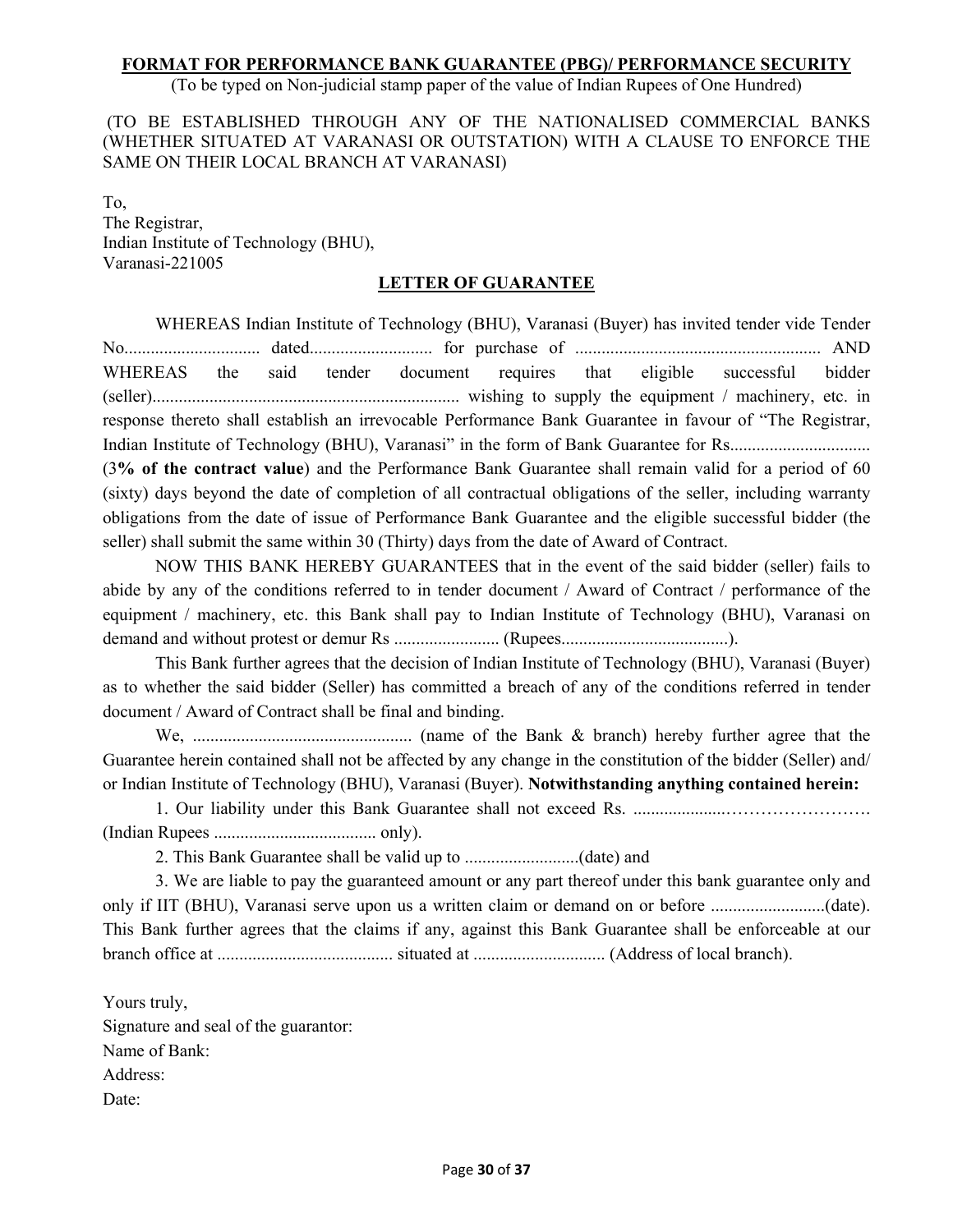### **SECTION 8**

# **SCHEDULE OF REQUIREMENTS**

### **I. TECHNICAL SPECIFICATIONS (Laptop)**

| <b>Specifications</b>                                                                                               | <b>Description</b>                                                                                                                                                            |  |
|---------------------------------------------------------------------------------------------------------------------|-------------------------------------------------------------------------------------------------------------------------------------------------------------------------------|--|
| <b>Display</b>                                                                                                      | Convertible - 13.0 to 13.5" FHD Touch with Active Digital Pen<br>with min. 4000 levels or higher                                                                              |  |
| <b>Chassis</b>                                                                                                      | Metallic - Aluminium, Carbon Fibre, Mg Alloy supplied with good<br>quality top load enterprise class bag                                                                      |  |
| Processor                                                                                                           | X86 Architecture based 10th generation processor AMD Ryzen R5<br>4500U/ higher or Intel core i5, 10210U/higher, 6 MB Cache or Higher<br>& Base Frequency of 1.6 Ghz or Higher |  |
| 8 GB DDR4 – 2666 MHz or better, expandable up to 16 GB - 2 DIMM<br><b>Memory</b><br>Slots, both customer upgradable |                                                                                                                                                                               |  |
| Webcam                                                                                                              | 5M Pixel HD Webcam with IR (or better)                                                                                                                                        |  |
| Graphic                                                                                                             | Integrated graphics                                                                                                                                                           |  |
| <b>Storage</b>                                                                                                      | 512 GB SSD or higher                                                                                                                                                          |  |
| <b>Operating System</b>                                                                                             | Preloaded Windows 10 64-bit SL or higher                                                                                                                                      |  |
| <b>Wireless and Bluetooth</b>                                                                                       | Intel AX200 Wi-Fi $6(2x2)$ and Bluetooth 5 Combo                                                                                                                              |  |
|                                                                                                                     | 1 USB Type-C - power for external display                                                                                                                                     |  |
| <b>Ports</b>                                                                                                        | 2 USB 3.1 Gen 1<br>1 HDMI                                                                                                                                                     |  |
|                                                                                                                     | 1 headphone/microphone combo; 1 AC power                                                                                                                                      |  |
| Keyboard                                                                                                            | Desirable: Spill-resistant Backlit Keyboard                                                                                                                                   |  |
| <b>Battery</b>                                                                                                      | Backup time 12Hrs or higher benchmarked on MobileMark 2018                                                                                                                    |  |
| Weight                                                                                                              | Less than $1.5$ Kg                                                                                                                                                            |  |
| <b>Speakers / Microphones</b>                                                                                       | 2 Integrated stereo HD Loud Speakers with Microphone(s)                                                                                                                       |  |
| <b>Security</b>                                                                                                     | HW Trusted Platform Module (TPM), Finger Print Reader(FPR)                                                                                                                    |  |
| Warranty                                                                                                            | 3 years onsite OEM warranty including 3 years for battery                                                                                                                     |  |
| <b>Certifications</b><br>Windows, Mil Std 810 G or better                                                           |                                                                                                                                                                               |  |

### **IMPORTANT TERMS**

- **Warranty**: Comprehensive 0**3 years onsite OEM warranty including 3 years for battery onsite is required** from the date of commissioning on the instrument and its accessories. Additional 2 years AMC must be quoted in the bid.
- **Compliance Statement: Signed statement** must be submitted as per the Annex-II. It should be supported with documents or references if required.

**Note:** Bid should include FOR IIT (BHU), Varanasi prices (INR only)

**Safety devices:** Safety devices against power/vacuum/water/air/gas failures.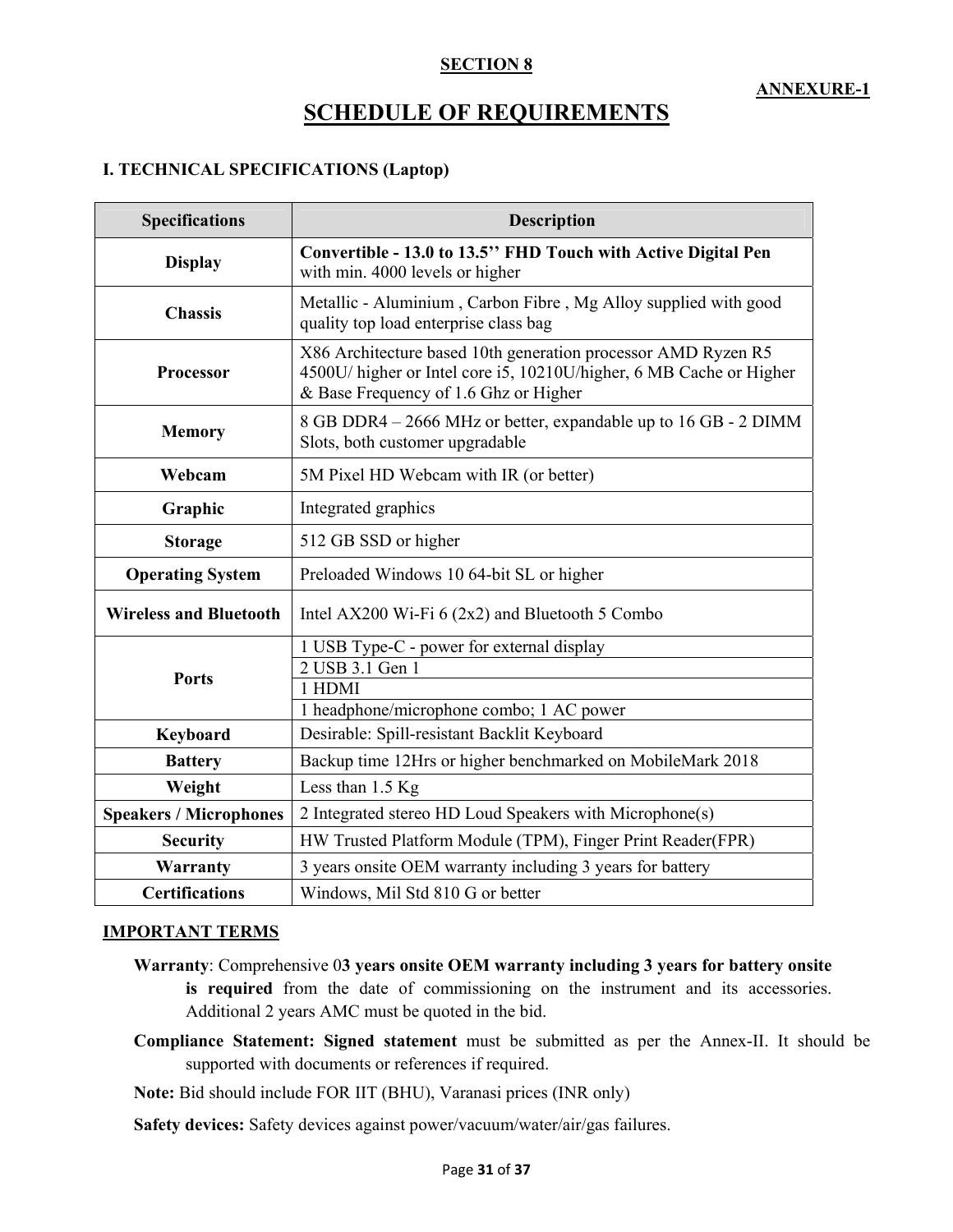### **OTHER TERMS:**

- **1. Spares: S**tate availability of spares.
- **2. Indian agency commission, if any:** Should be clearly stated in the financial bid in Indian currency.
- **3. Consumable & spares:** List of the consumables and spares to be supplied with the system.
- **4. User List:** Provide users for last 5 years with contact person name, address, phone, and email IDs.
- **5. Manuals/Documents:** 1 set of hard copy and 1 set of soft copy in English (preferred as following) of respective solution guide ability.
- **6.** The Tender document should also indicate what kind of service/maintenance is required for the system. Whether this service has to be carried out by a company engineer or it can be carried by trained service personnel within India. The frequency of visit and the charges should be mentioned.
- **7.** The Tender should be enclosed with proper certifications like Authorization Certificate and Proprietary Certificate in case of Proprietary items.
- **8.** Pre-installation site preparation/inspection requirements to be indicated and specified along with the bid.
- **9.** Installation and training should be provided free of cost otherwise clearly mentioned with justification.
- **10.** Warranty period to be clearly mentioned and should begin from the date of installation. Annual Maintenance Contract Charges should be clearly mentioned after warranty period.
- **11.** Guaranteed specifications to be demonstrated at the time of installation. Any necessary standard samples for that purpose should be brought by the Service Engineers.
- **12.** Submit Brochure of the Products.
- **13.** The vendor to provide compliance statement with respect to each technical specification in the tender document duly supported by the manufacturer's literature. Any other claim will not be accepted and may lead to rejection of the bid.
- **14.** Printed literature in support of compliance to the prescribed specifications is to be submitted. However, Institute reserves the right to accept or reject the compliance to the prescribed specifications given by the company in view of lack of sufficient evidence and proofs.
- **15.** Compliance report needs to be submitted as a part of the technical bid.
- **16.** In case during shipment period newer versions of software/hardware is available with vendor in lieu of the existing one for which Letter of Credit was opened, then improved version should be made available without any extra cost.
- **17.** Institute reserves the right to visit installation in India of similar capabilities the details with to regard to such installation should be given as a part of technical bid.
- **18.** Institute reserves the right to cancel the bid any time without giving any reason.
- **19.** Technical evaluation by the Institute may include demonstration to verify functionalities and capabilities of the system quoted.

# **II. PRICE BID as per BOQ Format**

**The Bidders are required to submit their rate in the enclosed BoQ in Excel Format (.xls) as well as in PDF (.pdf) Format. The Price quoted is firm and final with Validity as per the terms of IIT BHU, Varanasi tender Terms.**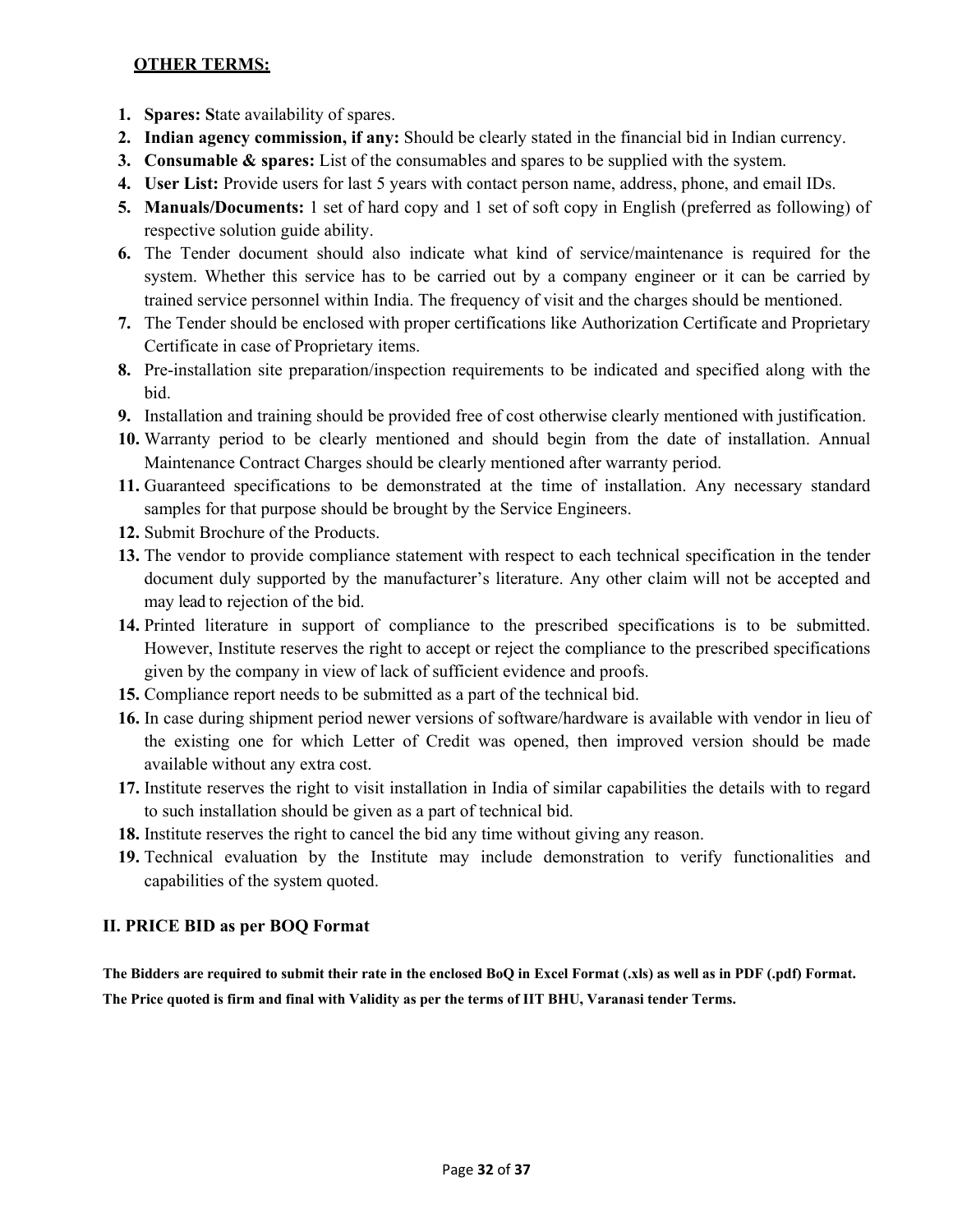# **TECHNICAL COMPLIANCE STATEMENT**

# **Tender for Supply of Laptop at Indian Institute of Technology (BHU), Varanasi**

### **I. TECHNICAL SPECIFICATIONS**

### **1. Laptop (Must Have)**

| SI.<br>No.     | <b>Minimum required description</b>                                                                                                                                              | <b>Whether the</b><br>instrument<br>complies with the<br>required<br>specification (Yes<br>/ No / Better) | If no or better<br>specification,<br>then provide<br>your comment<br>accordingly |
|----------------|----------------------------------------------------------------------------------------------------------------------------------------------------------------------------------|-----------------------------------------------------------------------------------------------------------|----------------------------------------------------------------------------------|
|                | <b>Display</b>                                                                                                                                                                   |                                                                                                           |                                                                                  |
| 1.             | Convertible - 13.0 to 13.5" FHD Touch with Active<br>Digital Pen with min. 4000 levels or higher                                                                                 |                                                                                                           |                                                                                  |
|                | <b>Chassis</b>                                                                                                                                                                   |                                                                                                           |                                                                                  |
| 2.             | Metallic - Aluminium, Carbon Fibre, Mg Alloy<br>supplied with good quality top load enterprise class bag                                                                         |                                                                                                           |                                                                                  |
|                | Processor                                                                                                                                                                        |                                                                                                           |                                                                                  |
| 3 <sub>1</sub> | X86 Architecture based 10th generation processor<br>AMD Ryzen R5 4500U/ higher or Intel core i5,<br>10210U/higher, 6 MB Cache or Higher & Base<br>Frequency of 1.6 Ghz or Higher |                                                                                                           |                                                                                  |
|                | <b>Memory</b>                                                                                                                                                                    |                                                                                                           |                                                                                  |
| 4.             | 8 GB DDR4 - 2666 MHz or better, expandable up to 16<br>GB - 2 DIMM Slots, both customer upgradable                                                                               |                                                                                                           |                                                                                  |
|                | Webcam                                                                                                                                                                           |                                                                                                           |                                                                                  |
| 5.             | 5M Pixel HD Webcam with IR (or better)                                                                                                                                           |                                                                                                           |                                                                                  |
|                | Graphic                                                                                                                                                                          |                                                                                                           |                                                                                  |
| 6.             | Integrated graphics                                                                                                                                                              |                                                                                                           |                                                                                  |
|                | <b>Storage</b>                                                                                                                                                                   |                                                                                                           |                                                                                  |
| 7.             | 512 GB SSD or higher                                                                                                                                                             |                                                                                                           |                                                                                  |
|                | <b>Operating System</b>                                                                                                                                                          |                                                                                                           |                                                                                  |
| 8.             | Preloaded Windows 10 64-bit SL or higher                                                                                                                                         |                                                                                                           |                                                                                  |
|                | <b>Wireless and Bluetooth</b>                                                                                                                                                    |                                                                                                           |                                                                                  |
| 9.             | Intel AX200 Wi-Fi $6(2x2)$ and Bluetooth 5 Combo                                                                                                                                 |                                                                                                           |                                                                                  |
|                | <b>Ports</b>                                                                                                                                                                     |                                                                                                           |                                                                                  |
| 10.            | 1 USB Type-C - power for external display                                                                                                                                        |                                                                                                           |                                                                                  |
| 11.            | 2 USB 3.1 Gen 1                                                                                                                                                                  |                                                                                                           |                                                                                  |
| 12.            | 1 HDMI                                                                                                                                                                           |                                                                                                           |                                                                                  |
| 13.            | 1 headphone/microphone combo; 1 AC power                                                                                                                                         |                                                                                                           |                                                                                  |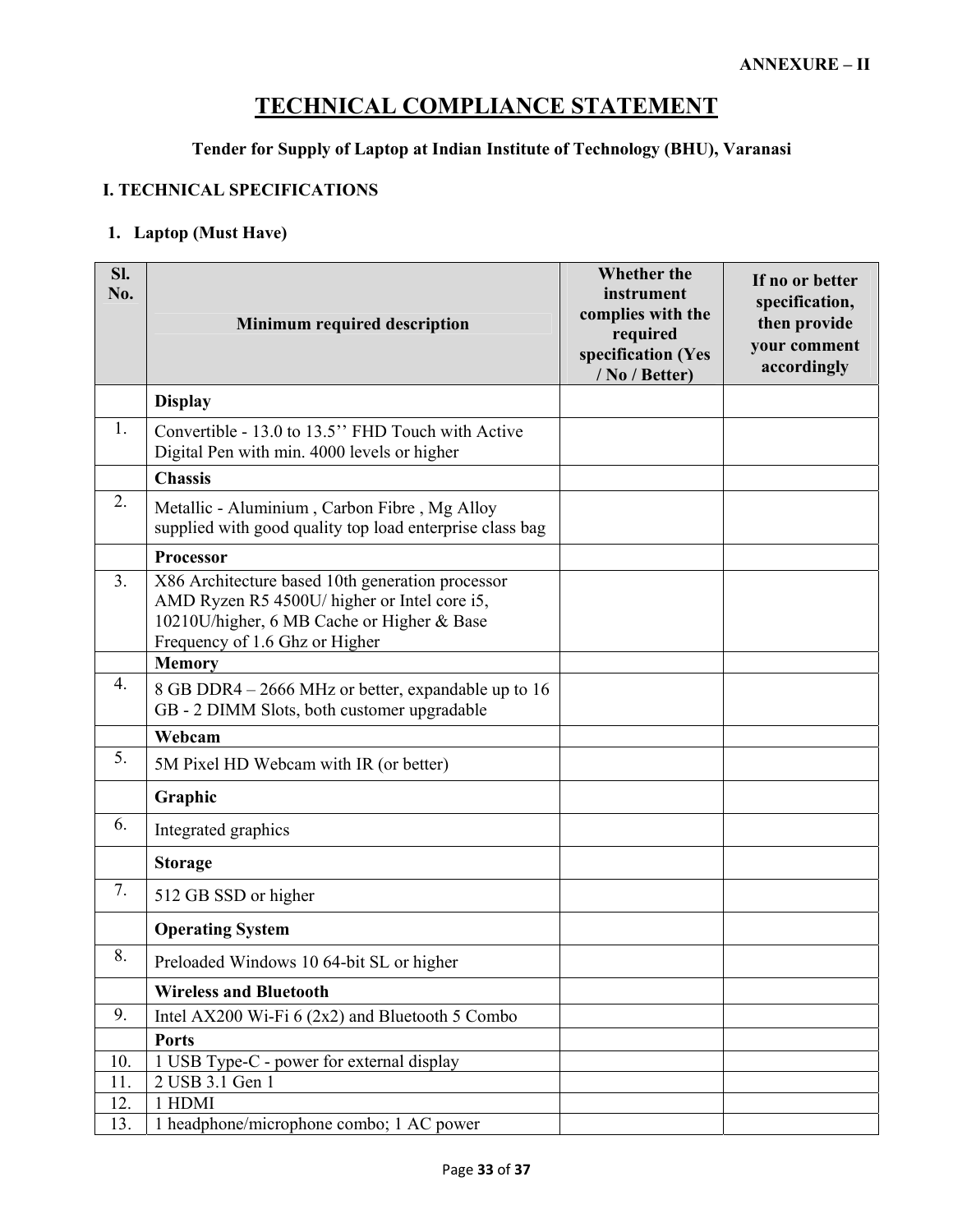|     | Keyboard                                                               |
|-----|------------------------------------------------------------------------|
| 14. | Desirable: Spill-resistant Backlit Keyboard                            |
|     | <b>Battery</b>                                                         |
| 15. | Backup time 12 Hrs or higher benchmarked on Mobile<br><b>Mark 2018</b> |
|     | Weight                                                                 |
| 16. | Less than $1.5$ Kg                                                     |
|     | <b>Speakers / Microphones</b>                                          |
| 17. | 2 Integrated stereo HD Loud Speakers with<br>Microphone(s)             |
|     | <b>Security</b>                                                        |
| 18. | HW Trusted Platform Module (TPM), Finger Print<br>Reader(FPR)          |
|     | Warranty                                                               |
| 19. | 3 years onsite OEM warranty including 3 years for<br>battery           |
|     | <b>Certifications</b>                                                  |
| 20. | Windows, Mil Std 810 G or better                                       |

Date : ..................... Signature of the Authorised Official with Seal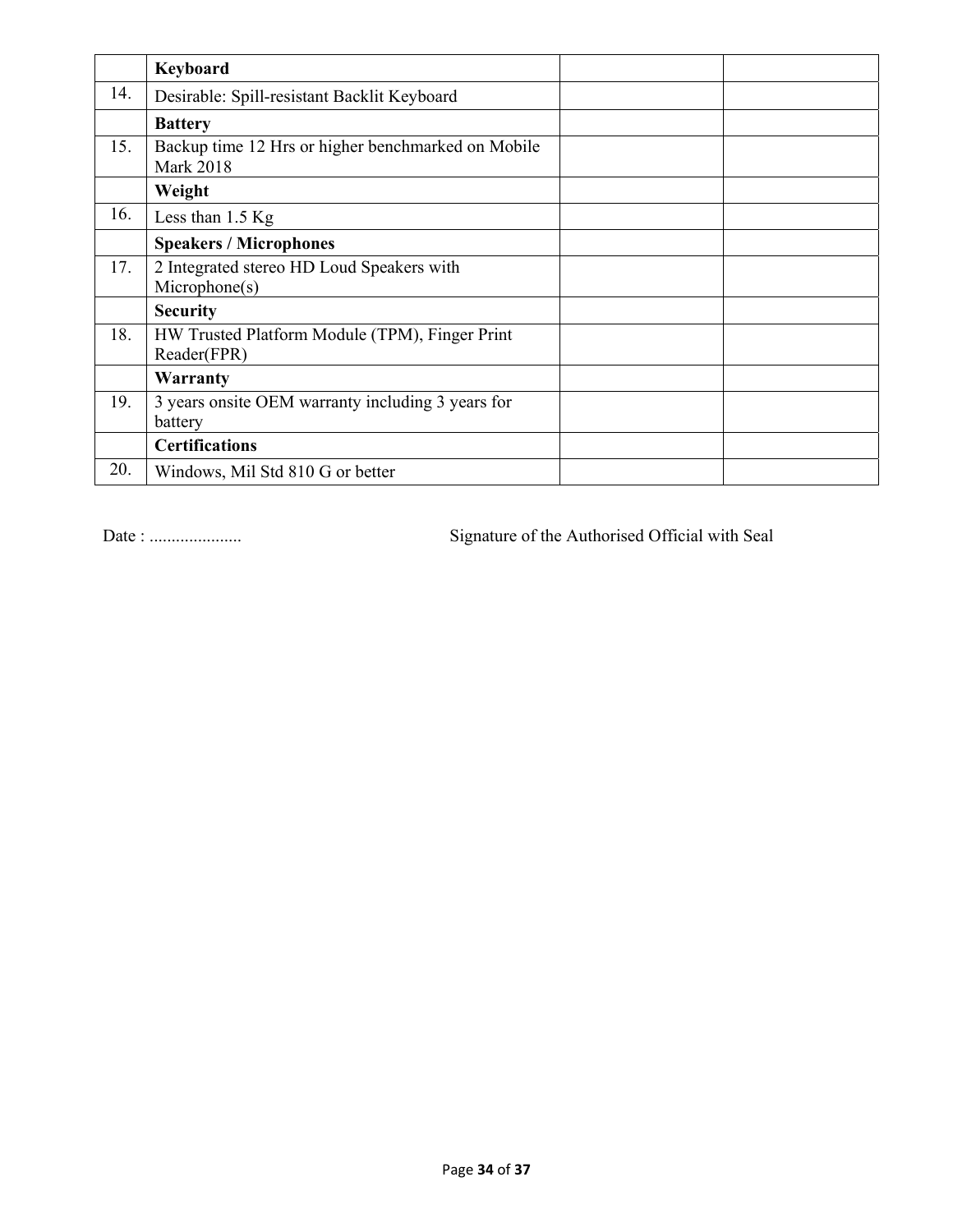# **Bill of Material**

| S.No. | Product | <b>Functional</b><br>Requirement<br><b>Mandate</b> | <b>Make</b> | <b>Minimum</b><br>Quantity |
|-------|---------|----------------------------------------------------|-------------|----------------------------|
|       | Laptop  | Must Have                                          |             | 07                         |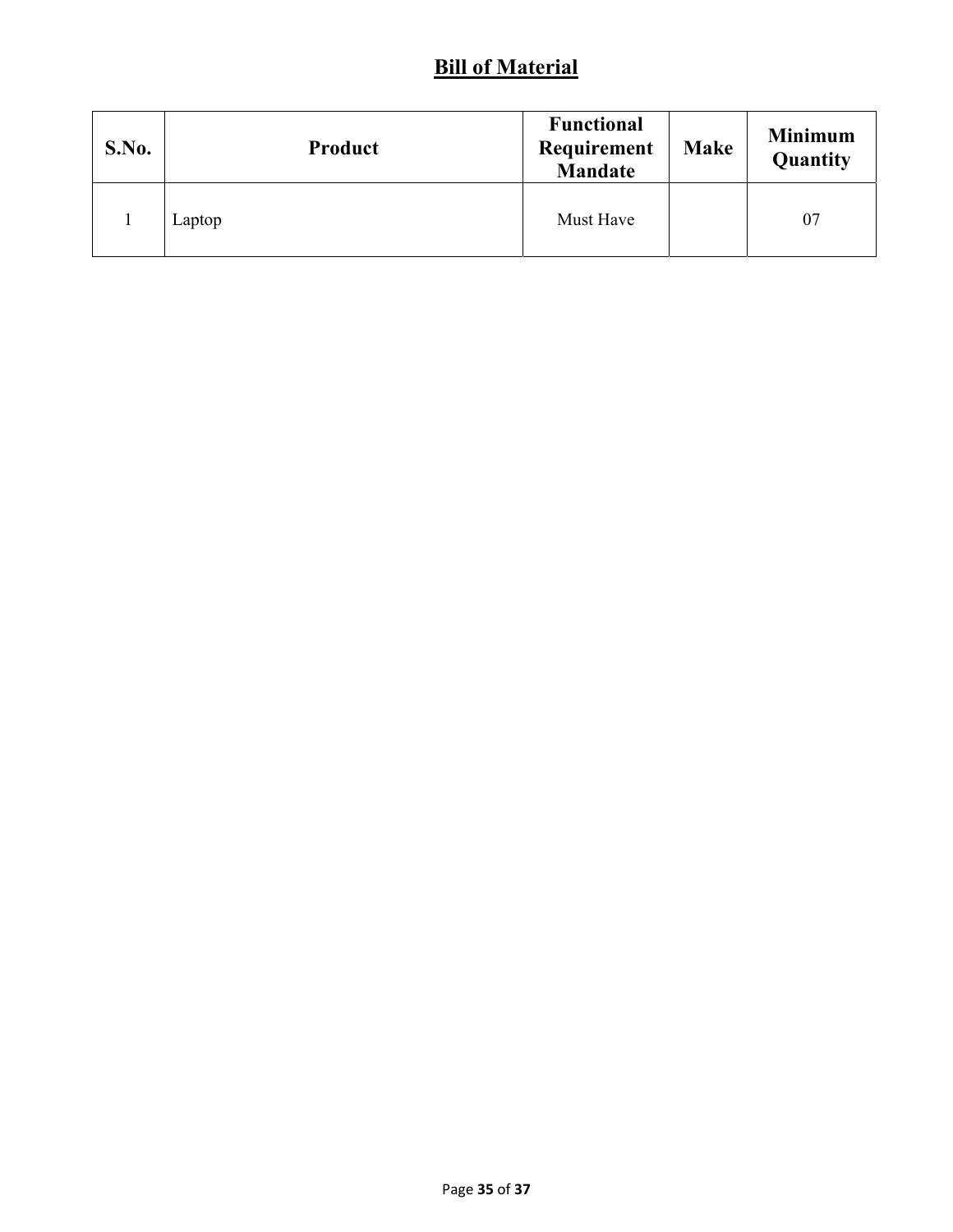# **SECTION 9**

# **PREVIOUS SIMILAR ORDER EXECUTED**

Please quote best minimum prices applicable for a premier Educational and Research Institution. The party must give details of purchase orders identical or similar equipment supplied to any IITs/NITs/Govt. Office/PSU/University/Autonomous Body as per below Format in last Three years (to be enclosed in Price Bid / Commercial Bid) along with the final price paid and details are mandatory.

Name of the Firm \_\_\_\_\_\_\_\_\_\_\_\_\_\_\_\_\_\_\_\_\_\_\_\_\_\_\_\_\_\_\_\_\_\_\_

| Order      | Order No. | Description | Value | Date of     | Remarks           | Has the        | Contact   |
|------------|-----------|-------------|-------|-------------|-------------------|----------------|-----------|
| placed by  | and Date  | and         | of    | completion  | indicating        | Equipment      | Person    |
| (Full)     |           | quantity of | Order | of delivery | reasons for late  | being          | along     |
| address of |           | ordered     |       | as per      | delivery, if any  | installed      | with      |
| Purchaser) |           | equipment   |       | contract    | and               | satisfactorily | Telephone |
|            |           |             |       |             | justification for | (Attach a      | No.,      |
|            |           |             |       |             | price             | Certificate    | Fax No.   |
|            |           |             |       |             | difference of     | from           | and e-    |
|            |           |             |       |             | their             | the            | mail      |
|            |           |             |       |             | supply order $\&$ | Purchaser/     | address.  |
|            |           |             |       |             | those             | Consigner)     |           |
|            |           |             |       |             | quoted to us      |                |           |
|            |           |             |       |             |                   |                |           |

*(Kindly enclose the scan copy of aforementioned purchase orders)* 

### **Details of Technical Expert**

**Nameofapplicationspecialist/ServiceEngineerwhohavethetechnicalcompetencytohandleand support the quoted product during the warranty period.**

| Name of the organization | <b>Name of Contact Person</b> | <b>Contact No.</b> |
|--------------------------|-------------------------------|--------------------|
|                          |                               |                    |
|                          |                               |                    |

Signature and Seal of the Manufacturer / Bidder \_\_\_\_\_\_\_\_\_\_\_\_\_\_\_\_\_\_\_\_\_\_\_\_

Place : \_\_\_\_\_\_\_\_\_\_\_\_\_\_\_\_\_\_\_\_\_

Date : \_\_\_\_\_\_\_\_\_\_\_\_\_\_\_\_\_\_\_\_\_